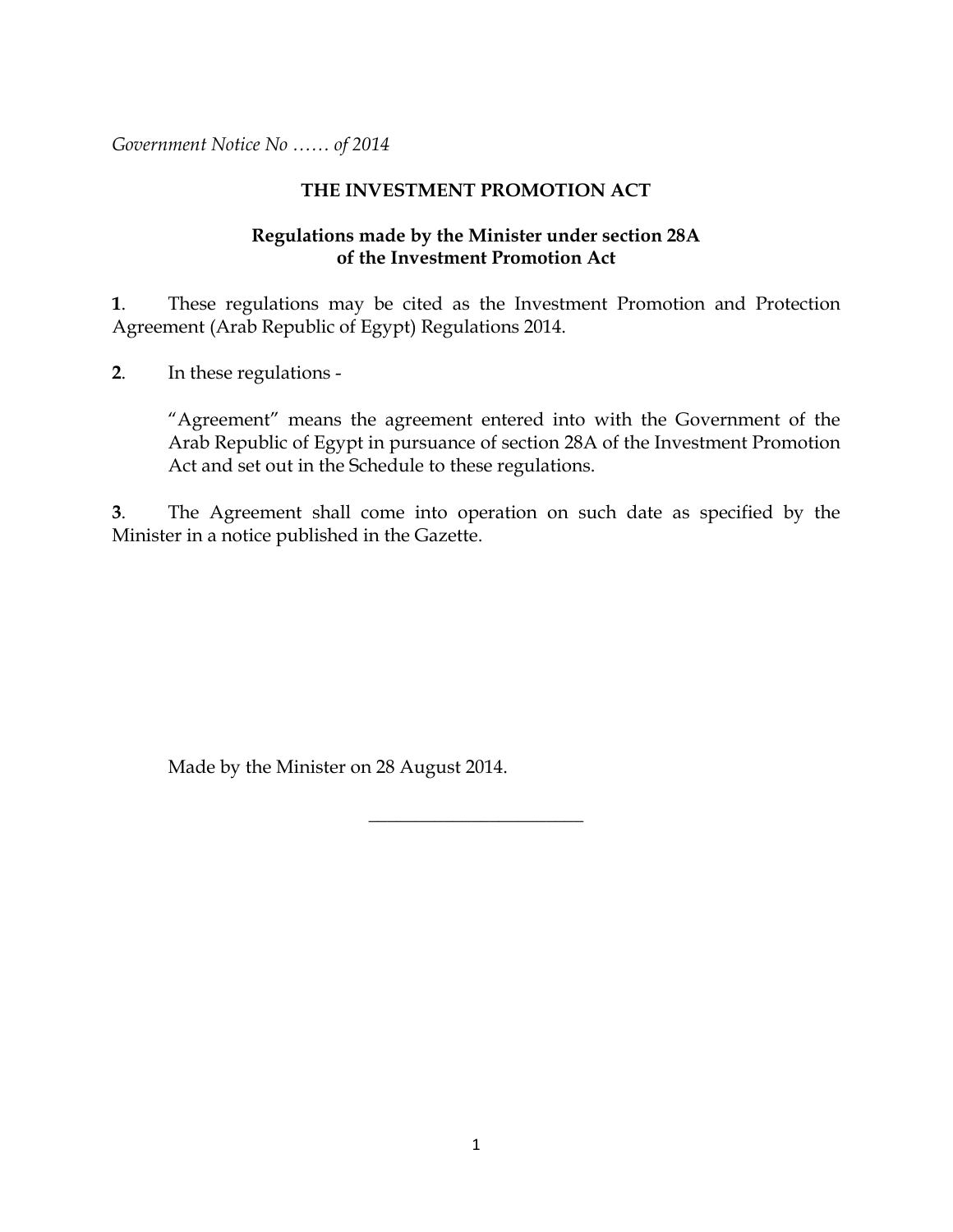# **SCHEDULE**

### [Regulation 2]

#### **AGREEMENT BETWEEN THE GOVERNMENT OF THE REPUBLIC OF MAURITIUS AND THE GOVERNMENT OF THE ARAB REPUBLIC OF EGYPT ON THE RECIPROCAL PROMOTION AND PROTECTION OF INVESTMENTS**

#### **PREAMBLE**

The Government of The Republic of Mauritius and The Government of The Arab Republic of Egypt (hereinafter referred to as the "Contracting Parties");

DESIRING to intensify economic cooperation to the mutual benefit of both Contracting Parties;

INTENDING to create and maintain favorable conditions for investments by investors of one Contracting Party in the territory of the other Contracting Party;

RECOGNISING that the promotion and reciprocal protection of such investments will lend greater stimulation to the development of business initiatives, foster sustainable development and increase prosperity in the territories of both Contracting Parties; and

CONVINCED that these objectives can be achieved without relaxing health, safety, environmental standards of general application, and prevention and combating of transnational organized crimes.

HAVE agreed as follows:

#### **ARTICLE 1 DEFINITIONS**

For the purpose of this Agreement, the following terms shall mean:

1. "investment" means every kind of asset that has the characteristics of an investment, such as the commitment of capital or other resources, the expectation of gain or profit, the assumption of risk, the contribution to sustainable development, and established or acquired by an investor of one Contracting Party in the territory of the other Contracting Party in accordance with the laws and regulations of the latter Contracting Party, including in particular, though not exclusively:

- (i) movable and immovable property as well as any other property rights such as mortgages, liens, pledges or usufruct;
- (ii) shares, debentures and any other form of participation in a company;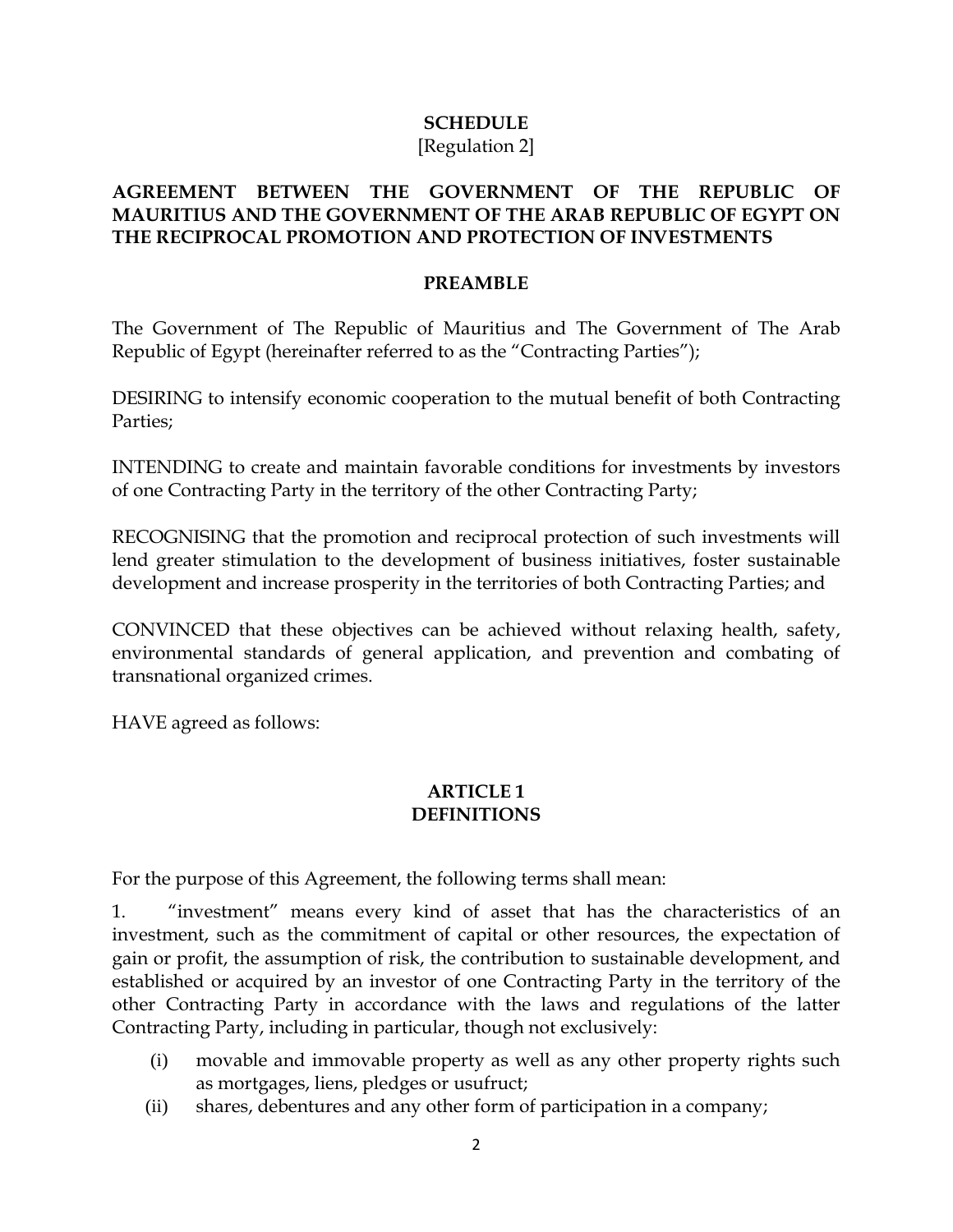- (iii) claims to money, or to any performance under contract having an economic value, except claims arising solely out of commercial contracts for the sale of goods or services or from credits in relation to a commercial transaction of which the original maturity date is less than three years;
- (iv) intellectual property rights, in particular copyrights, patents, utility-model patents, designs, trade-marks, trade-names, technical processes, know-how, and goodwill;
- (v) economic value of concession rights or permits conferred in accordance with law or under contract, including concessions to search for, cultivate, extract or exploit natural resources.

A change in the form in which an investment has been made does not affect its character as investment pursuant to the Agreement.

2. "returns" mean the amount yielded by an investment and includes in particular, profit, interest, capital gains, dividends, royalties and fees.

3. "investor" means, with regard to either Contracting Party, any natural person or any legal entity, that has made an investment in the territory of the other Contracting Party, provided that:

(a) the natural person derives his or her nationality in virtue of the laws of one of the Contracting Parties and is not simultaneously a national of the other Contracting Party;

(b) the legal entity is constituted or otherwise duly organized in accordance with the laws of one of the Contracting Parties and has, in the territory of that Contracting Party–

- (i) committed capital or other resources;
- (ii) the expectation of gain or profit;
- (iii) assumed risk; or
- (iv) contributed to sustainable development.

For the purposes of this definition, a legal entity shall include a company, a corporation, a public enterprise or any other business organization**.**

- 4. "territory" means:
	- (a) in respect of the Republic of Mauritius:
		- (i) all the territories and islands which, in accordance with the laws of Mauritius constitute the State of Mauritius;
		- (ii) the territorial sea of Mauritius; and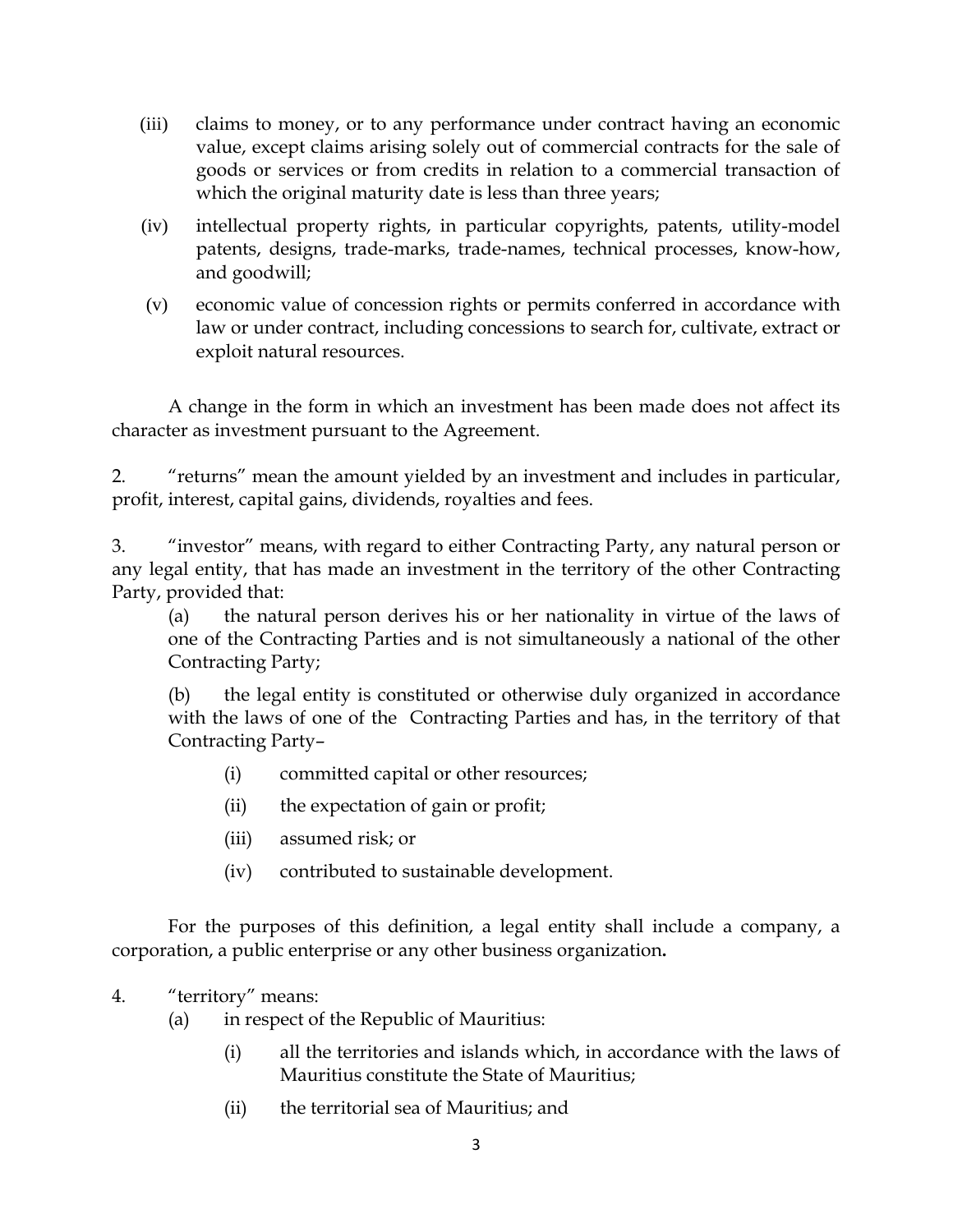(iii) any area outside the territorial sea of Mauritius which in accordance with international law has been or may hereafter be designated, under the laws of Mauritius, as an area, including the Continental Shelf, within which the rights of Mauritius with respect to the sea, the sea-bed and sub-soil and their natural resources may be exercised;

(b) in respect of the Arab Republic of Egypt: the land territory, territorial waters, the exclusive economic zone(s), the continental shelf and the seabed over which the Arab Republic of Egypt exercises sovereign rights and jurisdiction in accordance with national and international law.

#### **ARTICLE 2 SCOPE OF APPLICATION OF THE AGREEMENT**

1. This Agreement shall apply to investments made by investors of one Contracting Party, in the territory of the other Contracting Party in accordance with its laws and regulations, whether prior to or after the entry into force of the Agreement.

2. The Agreement shall however not be applicable to claims or disputes arising out of events that occurred prior to its entry into force.

- 3. The Agreement shall not apply to:
	- a. any matters relating to taxation;
	- b. procurement by a Contracting Party or a State enterprise of that Contracting Party;
	- c. subsidies or grants provided by a Contracting Party or a State enterprise of that Contracting Party, including government-supported loans, guarantees and insurance; and
	- d. investments made with capital or assets of illegal origin.

### **ARTICLE 3 PROMOTION, FACILITATION AND ADMISSION**

1. Each Contracting Party shall promote and facilitate, in its territory, investments from investors of the other Contracting Party, in accordance with its laws and regulations, as well as with the relevant investment promotion policies.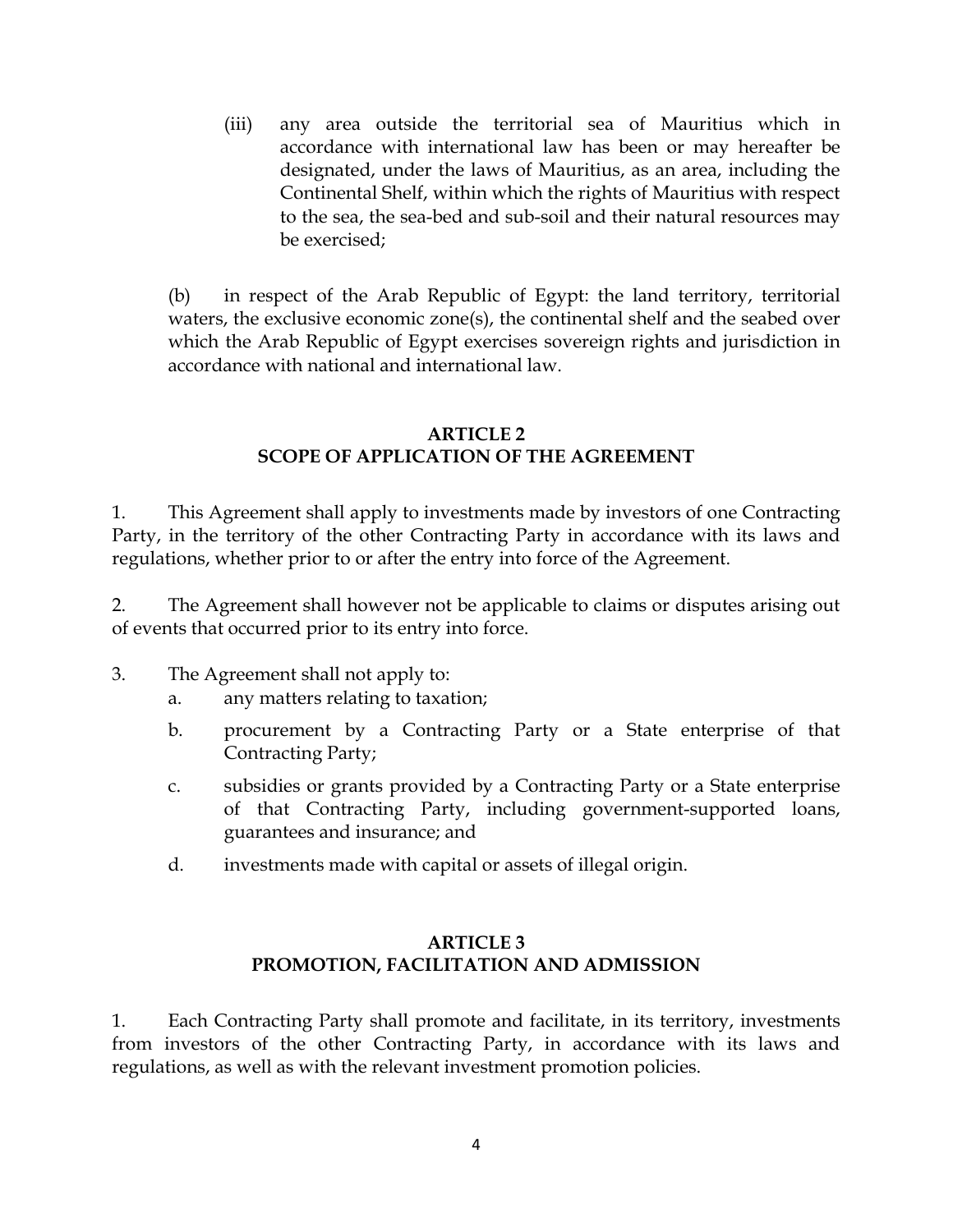2. Each Contracting Party shall also, as far as possible, promote and facilitate investments by its own investors into the territory of the other Contracting Party.

3. Each Contracting Party shall admit investments by investors of the other Contracting Party in accordance with its laws and regulations.

4. Subject to its laws, regulations and policies relating to entry of foreign nationals, each Contracting Party shall grant temporary entry and stay in its territory to the investor and to key personnel employed by the investor in connection with an investment.

5. In order to increase investment flows, the Contracting Parties shall co-operate in such ways as:

- a. exchange of investment information including information on their laws, regulations and policies to increase awareness on investment opportunities;
- b. exchange of information on investment promotion activities and investment opportunities; and
- c. encouragement and support of investment promotion activities such as fairs, exhibitions, investment promotion missions, workshops, and seminars.

### **ARTICLE 4 PROTECTION OF INVESTMENTS**

1. Each Contracting Party shall protect within its territory investments made, in accordance with its laws and regulations, by investors of the other Contracting Party, and shall grant to such investments fair and equitable treatment, protection and security.

2. The concepts of "fair and equitable treatment" and "protection and security" do not require treatment in addition to or beyond that which is required by the customary international law minimum standard of treatment of aliens.

3. Neither Contracting Party shall impair by arbitrary or discriminatory measures the management, maintenance, use, sale or other disposition of investments of investors of the other Contracting Party.

4. A violation of any other provision of this Agreement, or of another international agreement concluded by either Contracting Party, does not invariably mean that there has been a violation of this article.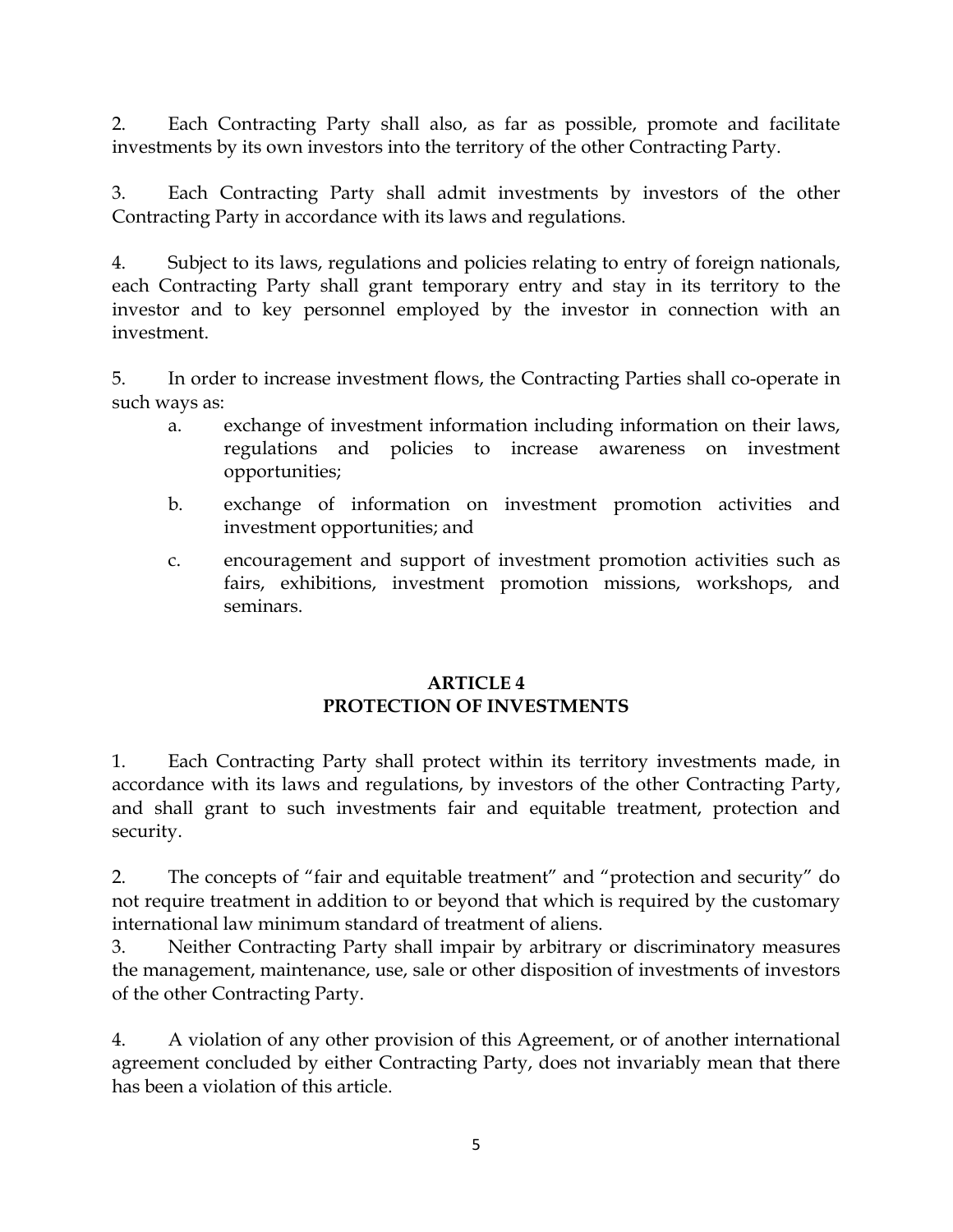#### **ARTICLE 5 TREATMENT OF INVESTMENTS**

1. Each Contracting Party shall grant to investors of the other Contracting Party treatment no less favorable than that it grants, in like circumstances, to its own investors or to investors of a third party with respect to management, maintenance, use, sale, or other disposition of investments in its territory, whichever is more favourable.

2. Each Contracting Party shall grant to covered investments of an investor of the other Contracting Party treatment no less favourable than that granted by each Contracting Party to investments made in its territory by its own investors or investors of any third Party, whichever is more favourable.

3. If a Contracting Party grants special advantages to investments of investors of any third party by virtue of an agreement establishing a free trade area, a customs union or a common market or a regional arrangement of similar nature or by virtue of an agreement on the avoidance of double taxation, it shall not be obliged to grant such advantages to investments of investors of the other Contracting Party.

4. It is understood that the most favoured nation treatment referred to in this article does not extend to the provisions on the settlement of disputes included in other international agreements related to investment concluded by the relevant Contracting Party.

#### **ARTICLE 6 COMPENSATION FOR LOSSES**

The investors of one Contracting Party whose investments have suffered losses due to a war or any other armed conflict, State of emergency, revolution, which took place in the territory of the other Contracting Party shall be accorded by the latter Contracting Party a treatment as regard to restitution, indemnification, compensation or any other consideration, no less favorable than that which that Contracting Party accords to its own investors or to investors of any third country, whichever is more favorable to the investors concerned.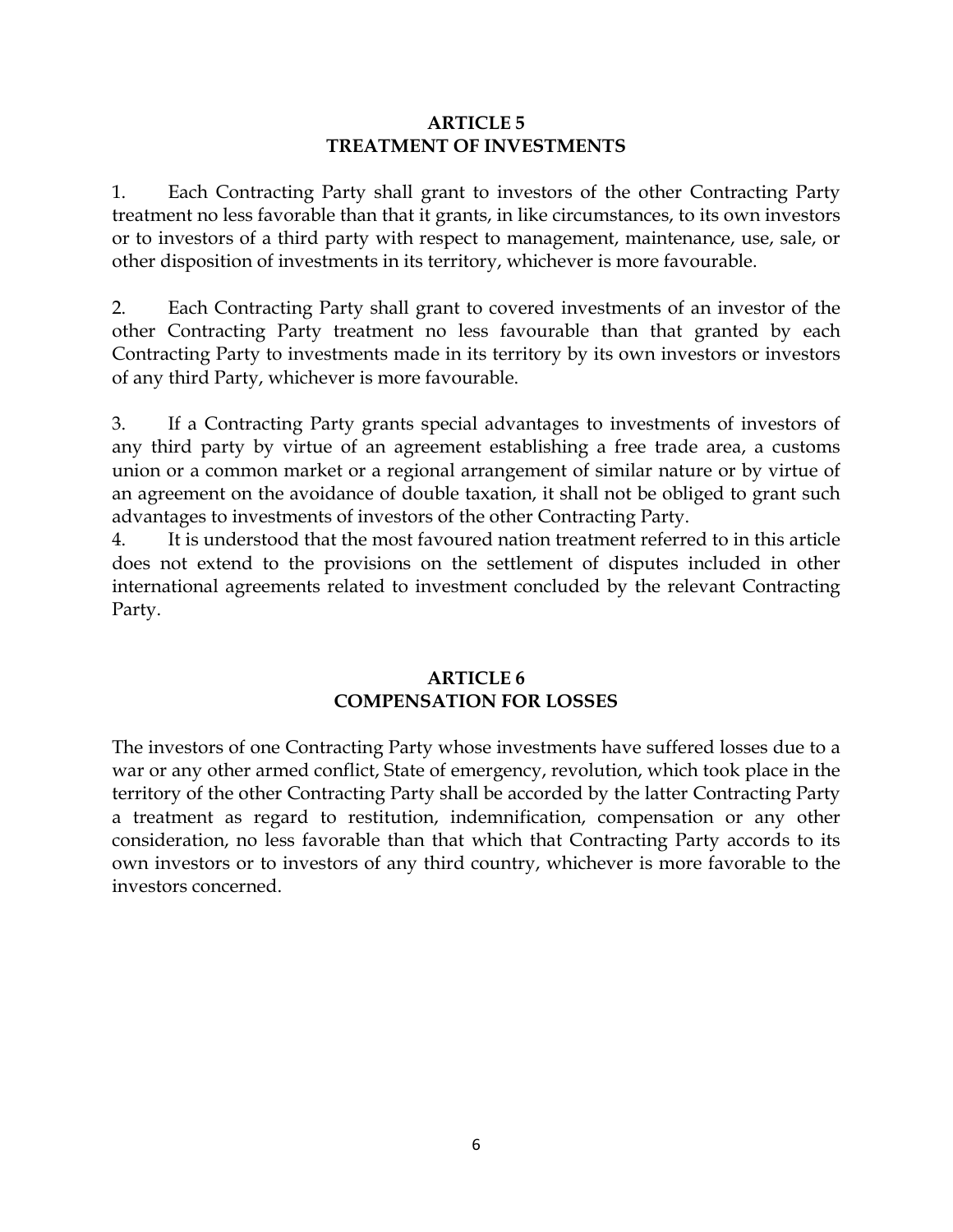#### **ARTICLE 7 EXPROPRIATION**

1. Investments of an investor of either Contracting Party in the territory of the other Contracting Party shall not be subjected to nationalization or expropriation or subjected to any measure having an effect equivalent to nationalization or expropriation unless the measures are taken on a non-discriminatory basis, for public purpose, in accordance with due process of law and against payment of compensation in accordance with this Article.

2. The compensation shall be based on the market value of the investments affected immediately before the nationalization or expropriation measure took place or before the measure became publicly known, whichever is earlier.

3. Where the compensation value cannot be readily ascertained, the compensation may be determined in accordance with generally recognized equitable principles of valuation taking into account the capital invested, its depreciation, the capital already repatriated, the replacement value and other relevant factors.

4. The amount of compensation shall include interest at a normal commercial rate from the date of dispossession until the date of payment.

5. The compensation shall be settled in a freely convertible currency, be paid without delay and be freely transferable.

6. The investor affected shall have a right to access, under the law of the Contracting Party making the expropriation, to the juridical or other independent authority of that Party, in order to review the legality of any such nationalization, expropriation or equivalent measure and the amount of compensation. The Contracting Party making the expropriation shall make every endeavor to ensure that such review is carried out promptly.

7. Where a Contracting Party expropriates the assets of a legal entity which is incorporated or constituted under the law in force in any part of its own territory, and in which investors of the other Contracting Party own shares, it shall, to the extent necessary and subject to its laws, ensure that compensation according to this Article will be made available to such investors.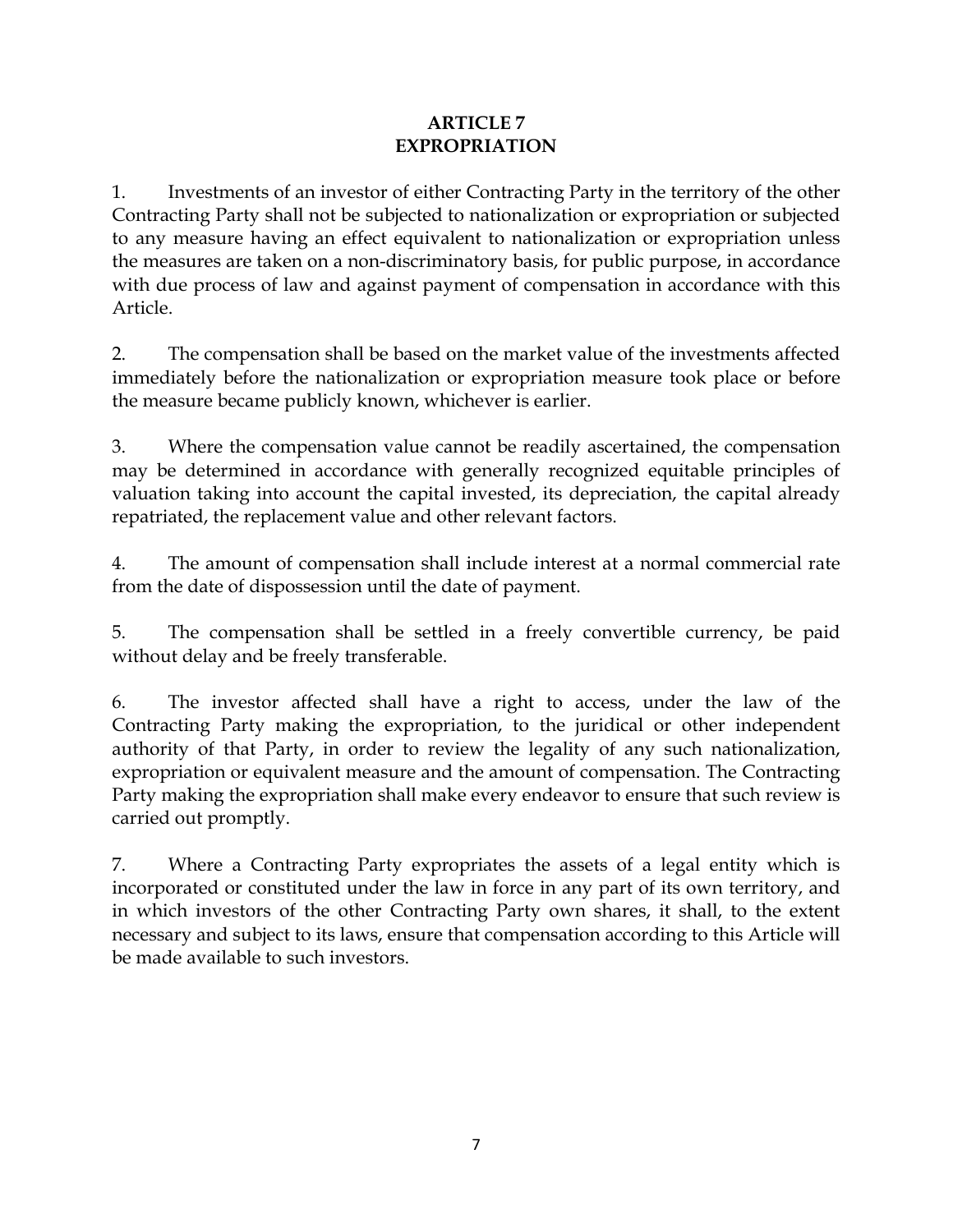#### **ARTICLE 8 TRANSFERS**

1. Each Contracting Party shall grant investors of the other Contracting Party the transfer without delay in a freely convertible currency of payments in connection with an investment, and in particular of:

- (i) returns;
- (ii) payments made under a contract related to investment entered into by the investor, or by its investment, including payments pursuant to a loan agreement;
- (iii) proceeds from the sale of all or any part of the investment, or from the partial or complete liquidation of the investment; and
- (iv) payments arising from compensation payable under Articles 6 (Compensation for Losses) and 7 (Expropriation) of this Agreement.

2. A transfer shall be deemed to have been made "without delay" if effected within such a period as is normally required for the completion of transfer formalities. Such period shall in no case exceed three months.

3. Unless otherwise agreed with the investor, transfers shall be made at the rate of exchange applicable on the date the transfer is made pursuant to the exchange regulations of the Contracting Party in whose territory the investment was made.

4. Where, in exceptional circumstances, payments and capital movements cause or threaten to cause serious difficulties for the operation of monetary policy or exchange rate policy to any one of the Contracting Parties, the Contracting Party concerned may take safeguard measures with regard to capital movements that are strictly necessary, for a period not exceeding six months, provided that these measures are consistent with the Articles of Agreement of the International Monetary Fund in compliance with reservations of each Contracting Party. The application of safeguard measures may be extended through their formal reintroduction.

5. The Contracting Party adopting the safeguard measures shall inform the other Contracting Party, as soon as possible, with a time schedule for their removal. In addition, these safeguard measures shall:

- (i) be non-discriminatory;
- (ii) avoid unnecessary damage to the economic and financial interests of the other Contracting Party;
- (iii) not exceed those necessary to deal with the circumstances described above; and
- (iv) be temporary and phased out progressively as the situation specified above improves.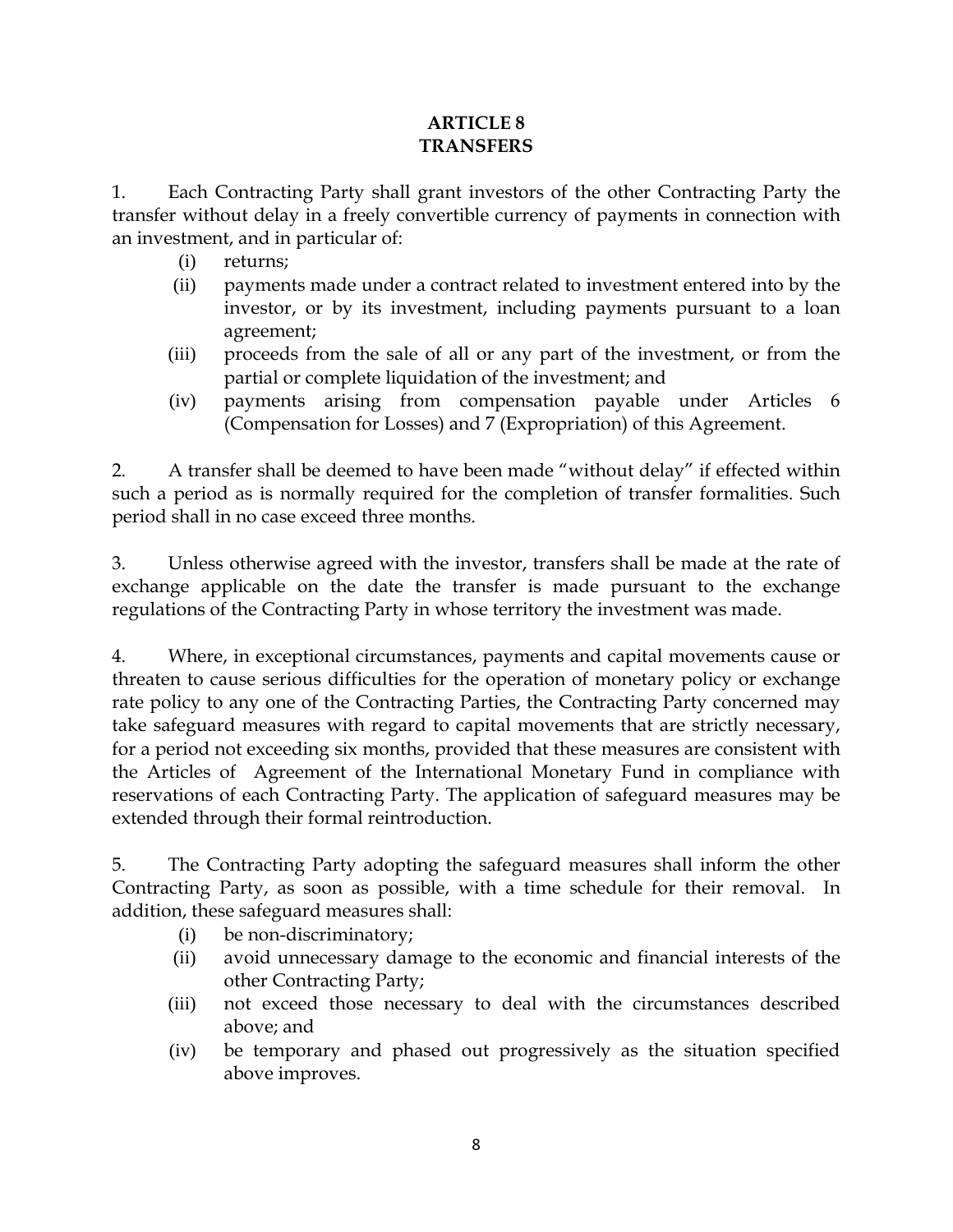#### **ARTICLE 9**

### **SETTLEMENT OF DISPUTES BETWEEN THE CONTRACTING PARTIES**

1. Disputes between the Contracting Parties regarding the interpretation or application of the provisions of this Agreement shall be, to the extent possible, settled through direct consultation and negotiation.

2. If the Contracting Parties cannot reach an agreement within six months from the beginning of the dispute, it shall be submitted by either Contracting Party for settlement to an arbitral tribunal.

- 3. The arbitral tribunal shall be constituted on an ad-hoc basis, as follows:
	- The arbitral tribunal shall comprise three arbitrators.
	- Each Contracting Party shall appoint one arbitrator and these two arbitrators shall designate a third arbitrator as a chairman of the arbitral tribunal. The chairman shall not be a national of a Contracting Party.
	- Each Contracting Party shall appoint an arbitrator within two months after receipt through diplomatic channels of the request from the other Contracting Party.
	- The chairman shall be appointed by the two other members of the arbitral tribunal within two months of their own appointment.
	- If within the periods specified in this Article the necessary appointments have not been made, either Party may, in the absence of any other arrangement, invite the President of the International Court of Justice to make the necessary appointments.
	- If the President of the International Court of Justice is a national of either Contracting Party or if he/she is otherwise prevented from discharging the said function, the Vice-President shall be invited to make the necessary appointments. If the Vice-President is a national of either Contracting Party or is prevented from discharging the said function, the Member of the International Court of Justice next in seniority, who is not a national of either Party, shall be invited to make the necessary appointments.

4. Unless otherwise mutually agreed upon by the Contracting Parties, the arbitral tribunal shall determine its own rules and procedures. The tribunal shall settle the dispute in accordance with the provisions of the Agreement and applicable rules and principles of international law. It shall reach its decisions by a majority of votes.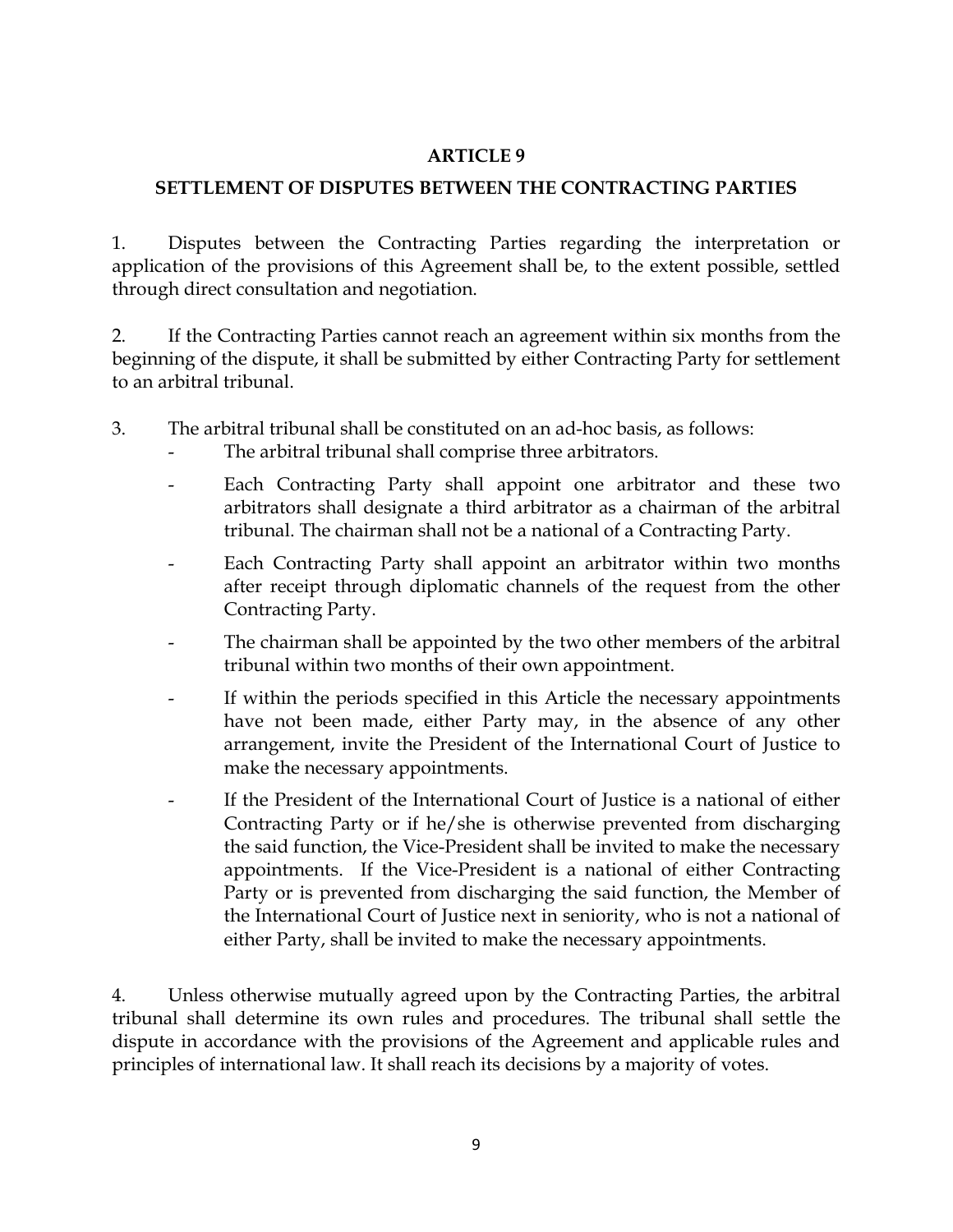5. Unless otherwise mutually agreed upon by the Contracting Parties, the decision of the arbitral tribunal shall be delivered within twelve months of the appointment of the chairman of the arbitral tribunal and shall be final.

6. Each Contracting Party shall bear the costs of the arbitrator appointed by it and of its representation in the arbitral proceedings. The costs related to the chairman and any remaining costs shall be borne equally by the Contracting Parties unless the arbitral tribunal decides otherwise.

7. The decision delivered by the arbitral tribunal shall be binding on both Contracting Parties.

### **ARTICLE 10 SETTLEMENT OF DISPUTES BETWEEN AN INVESTOR AND A CONTRACTING PARTY**

1. Disputes between a Contracting Party and an investor of the other Contracting Party relating to an investment of the latter in the territory of the former, which concern an alleged breach of this Agreement (hereinafter referred to as "investment dispute") shall, without prejudice to Article 9 of this Agreement (Disputes between the Contracting Parties), to the extent possible, be settled through consultation, negotiation, mediation or conciliation after written notification of the alleged breach has been made.

2. Before submitting an investment dispute for settlement in accordance with paragraph (3), the investor may, in addition to the procedures in paragraph (1), submit the dispute to the domestic administrative procedures of the Contracting Party in whose territory the investment has been made in parallel or in conjunction with the procedures of settlement referred to in paragraph (1).

3. If the dispute cannot be settled through the procedures in paragraphs (1) and (2) within twelve months of the written notification, either party to the dispute shall be entitled to initiate judicial action before the competent court of the Contracting Party in whose territory the investment was made.

4. If the investment dispute cannot be settled through the procedures of settlement referred to in paragraphs (1) and (2), within twelve months from the date of the written notification or neither party is interested in submitting the dispute to the courts of the Contracting Party in whose territory the investment has been made under paragraph (3), the Parties to the dispute may agree, through written consent, to submit it, either to:

- Cairo Regional Centre for International Commercial Arbitration;
- the LCIA-MIAC Arbitration Centre in Mauritius;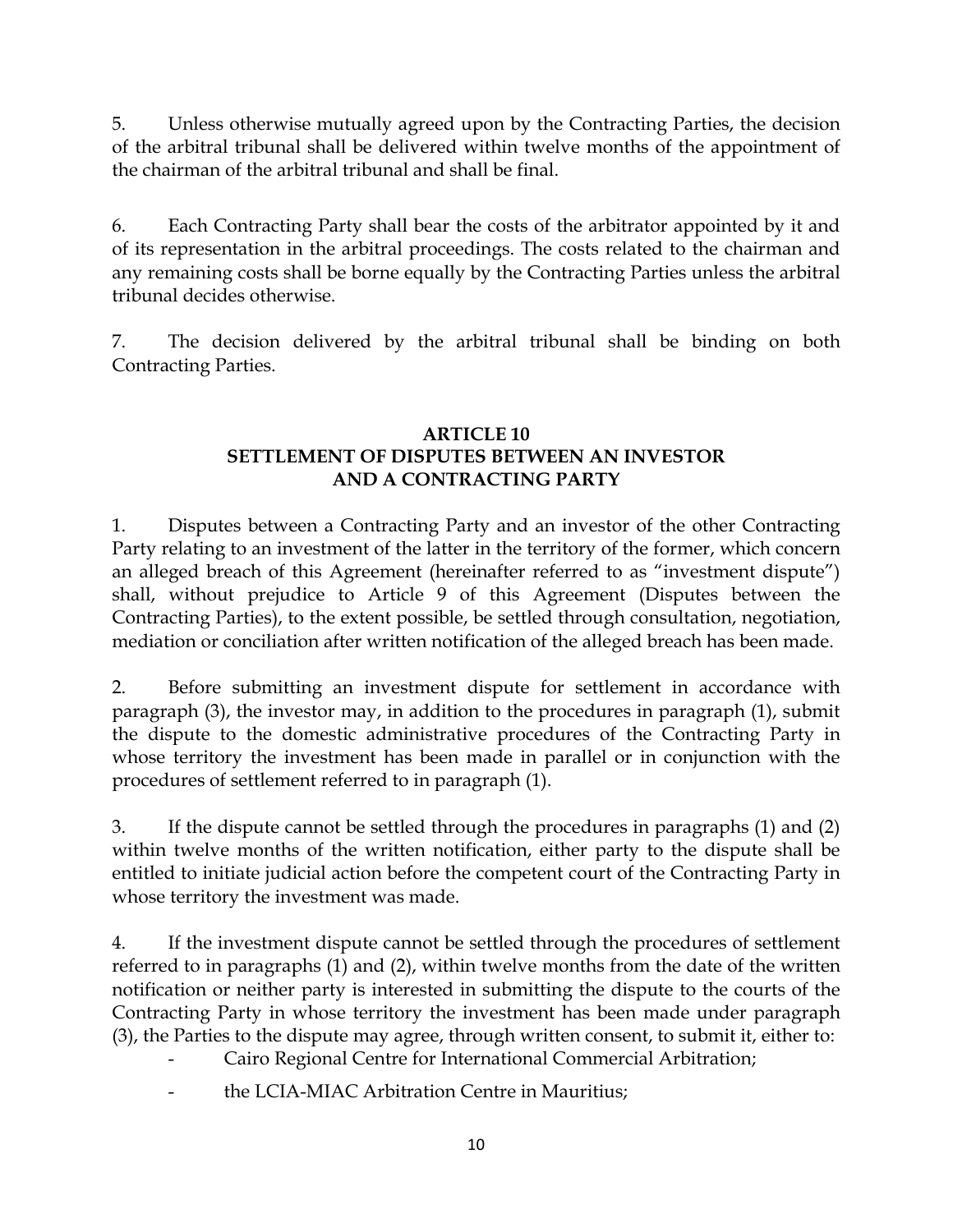- an ad-hoc tribunal established under the Arbitration Rules of the United Nations Commission on International Trade Law (UNCITRAL);
- the International Centre for Settlement of Investment Disputes (ICSID) provided for by the Convention on the Settlement of Investment Disputes between States and Nationals of other States, opened for signature at Washington, on March 18, 1965; or
- any other national or international arbitration institution or under any other arbitration rules.

5. Once the investment dispute has been submitted to the competent court of the Contracting Party in whose territory the investment was made or to the arbitration fora referred to in paragraph (4), that choice is final.

6. No claim may be submitted by the investor to either a national court or to arbitration if more than five years have elapsed from the date on which the investor acquired, or should have first acquired, knowledge of the breach of this Agreement and knowledge of the loss or damage arising from that breach.

7. Unless the disputing parties agree otherwise, the arbitral tribunal shall comprise three arbitrators, one arbitrator appointed by each of the disputing parties and the third, who shall be the Chairman, appointed by agreement of the disputing parties. In case the arbitral tribunal has not been constituted within 3 months from the date of submission of the request for arbitration, the arbitrator or arbitrators not yet appointed, upon request of either disputing party, shall be appointed according to the chosen arbitration rules.

8. An arbitral tribunal may order an interim measure of protection to preserve the rights of a disputing party, or to facilitate the conduct of arbitral proceedings, including an order to preserve evidence in the possession or control of a disputing party.

9. In the case where the investor and the Contracting Party in whose territory the investment is made have signed a State contract or an investment agreement, the procedure relating to the settlement of disputes foreseen in that contract or agreement shall apply to the settlement of disputes arising from the breach or violation of that contract or agreement.

10. The arbitral tribunal shall reach its decision on the basis the provisions of this Agreement, national laws and regulations of the Contracting Party which is a party to the dispute and applicable rules of international law.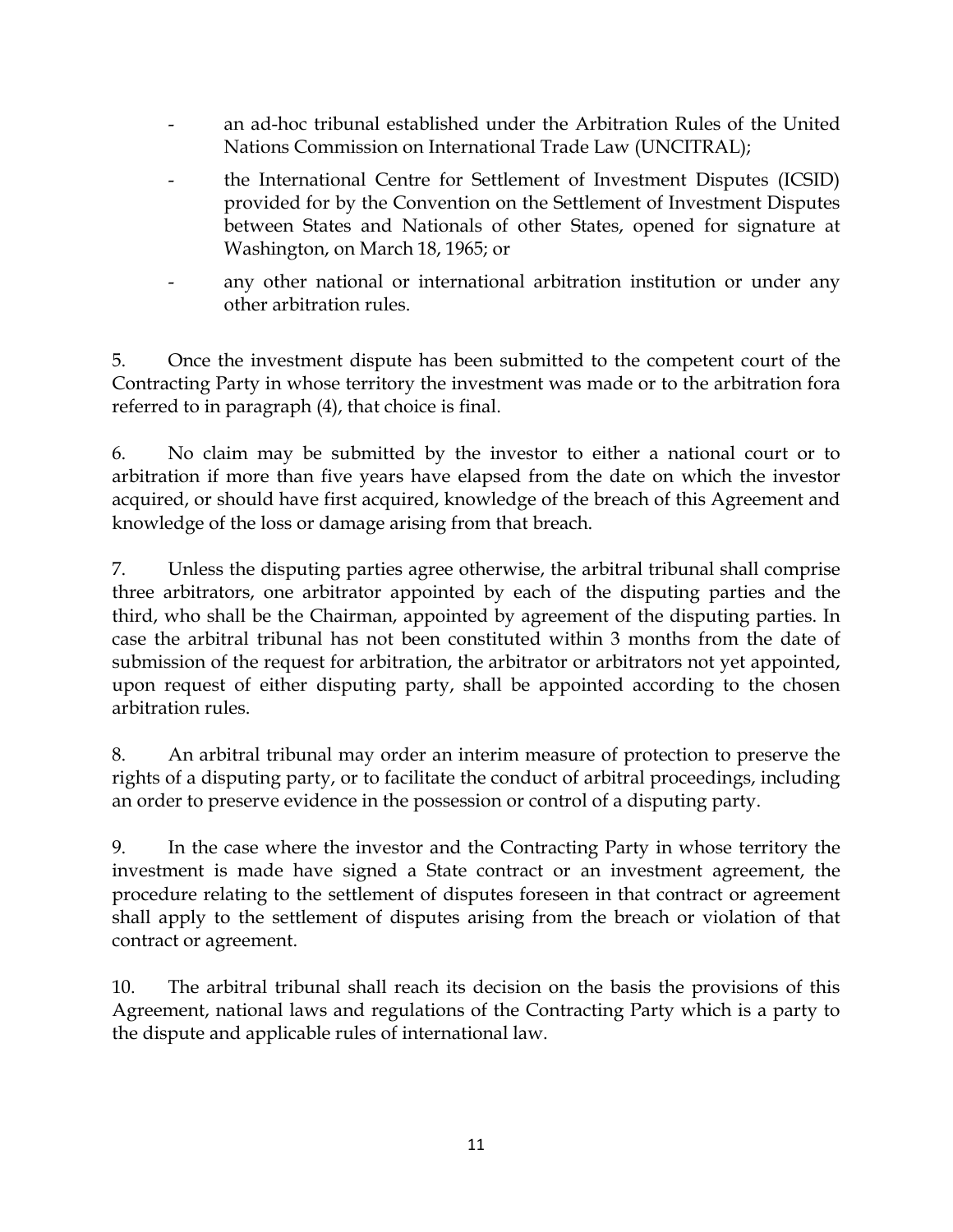11. Where the arbitral tribunal makes a final award against a party, the tribunal may award, separately or in combination:

(a) monetary damages and any applicable interest; or

(b) restitution of property, in which case the award shall provide that the party may pay monetary damages and any applicable interest in lieu of restitution.

The tribunal may also award costs and attorneys' fees in accordance with this Agreement and the applicable arbitration rules.

12. An award made by a tribunal shall be final and binding on the disputing parties in respect of the particular case.

13. Subject to the award being revised, annulled or set aside in whole or in part by an appropriate judicial instance, a disputing party shall abide by and comply with an award without delay. Each Contracting Party shall provide for the enforcement of an award in its territory in accordance with its national law.

#### **Article 11 SUBROGATION**

1. If either Contracting Party or its designated agency has made a payment in accordance with a financial guarantee against non-commercial risks concerning an investment by one of its investors in the territory of the other Contracting Party, the latter shall recognize the rights of that other Contracting Party by virtue of a subrogation to the rights of the investor. The subrogated rights or claims shall not exceed the original rights or claims of the investor.

2. Any payment made by one Contracting Party or its designated Agency to its investor as provided in paragraph (1) shall not affect the right of such investor to make his claims against the other Contracting Party in accordance with Article 10 provided that the exercise of such a right does not overlap, or is not in conflict with, the exercise of a right in virtue of subrogation under that paragraph.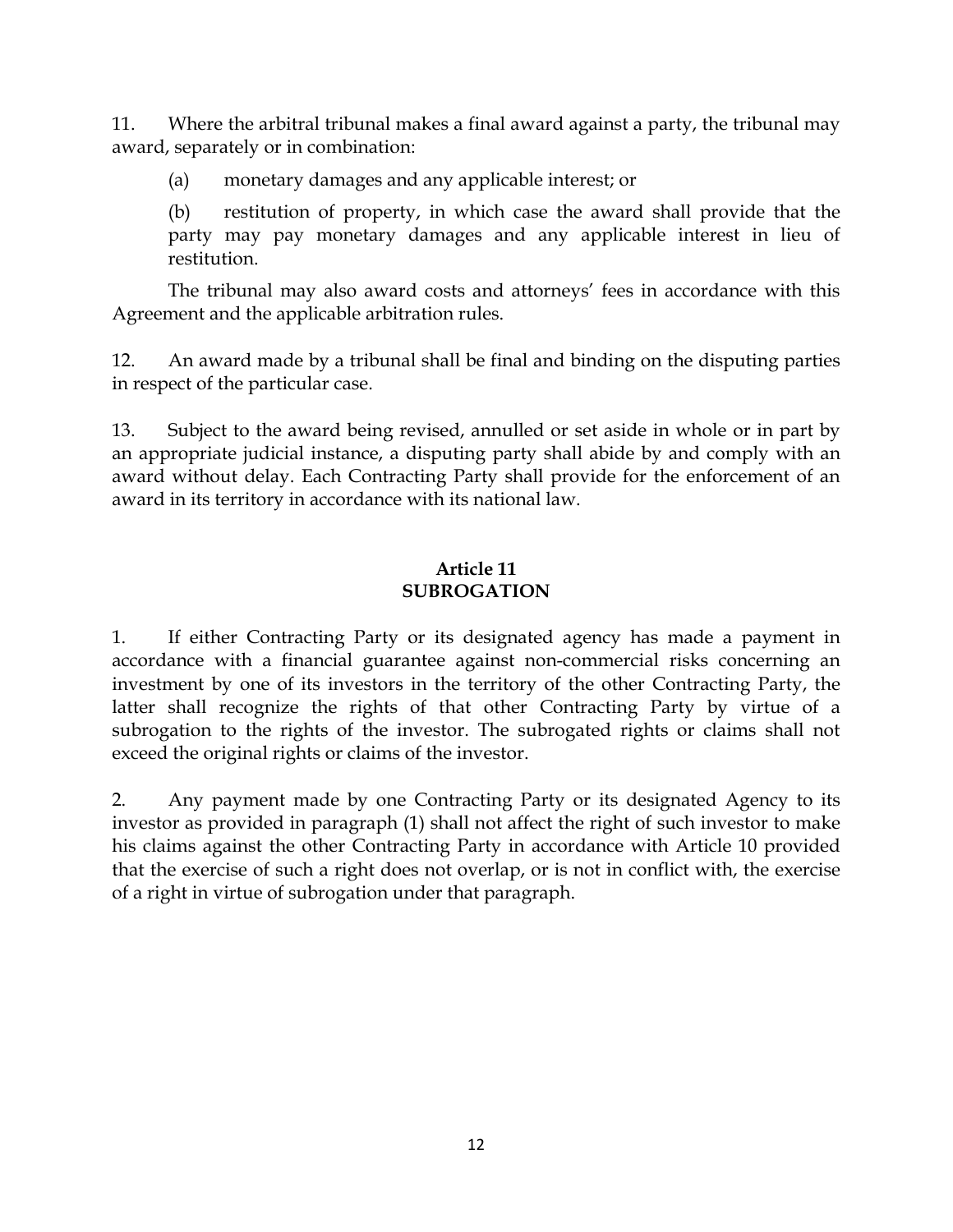#### **ARTICLE 12 APPLICATION OF OTHER RULES**

Notwithstanding the articles of this agreement, if the provisions of the law of either Contracting Party or obligations under international law existing at present or established hereafter between the Contracting Parties, in addition to the present Agreement, contain rules, whether general or specific, entitling investments and returns of investors of the other Contracting Party to treatment more favourable than that provided for by the present Agreement, such rules shall, to the extent that they are more favourable, prevail over the present Agreement.

#### **ARTICLE 13 SECURITY EXCEPTIONS**

Subject to the requirement that such measures are not applied in an arbitrary or discriminatory manner or constitute a disguised restriction on investors and investments, nothing in this Agreement shall be construed to prevent either Contracting Party from taking measures to fulfill its obligations with respect to the protection of its essential security interests, the protection of public health or the prevention of diseases and pests in animals or plants.

#### **ARTICLE 14 ENTRY INTO FORCE**

The Contracting Parties shall notify each other promptly of the fulfillment of their legal procedures required for entry into force of this Agreement. The Agreement shall enter into force on the day following the date of receipt of the last notification.

#### **ARTICLE 15 DURATION AND TERMINATION**

1. This Agreement shall remain in force for an initial period of ten years and shall remain in force thereafter unless either Contracting Party notifies the other Contracting Party, in writing, of its intention to terminate it. The termination of this Agreement shall become effective one year after notice of termination has been received by the other Contracting Party.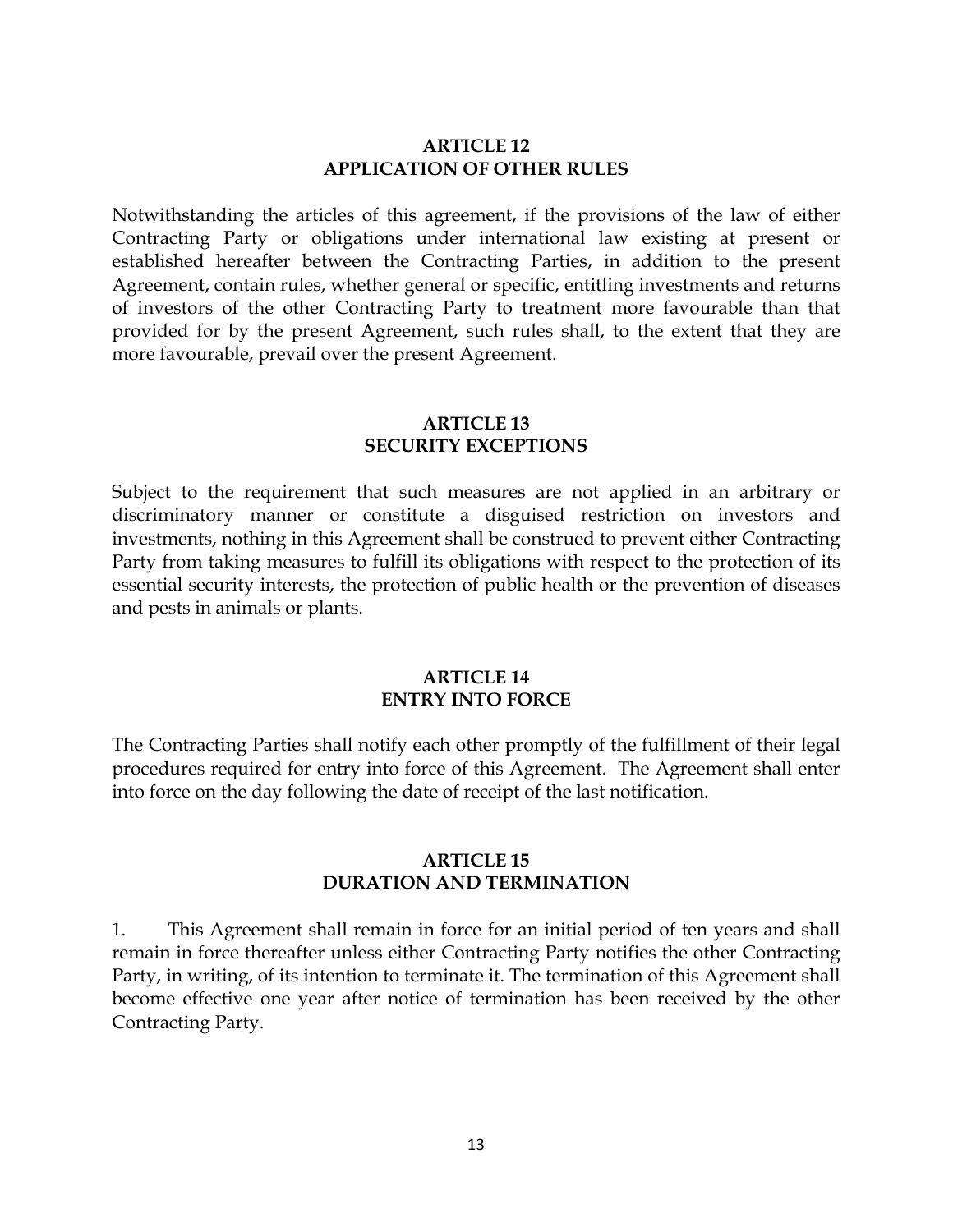2. With respect to investments made prior to the date when the termination of this Agreement becomes effective, its provisions shall continue to be effective for a period of ten years after the said termination.

3. This Agreement may be amended by agreement among both Contracting Parties. Such amendment shall enter into force on the date to be agreed upon by the Contracting Parties.

In witness whereof, the undersigned, duly authorized thereto by their respective Governments, have signed this Agreement.

Done at Balaclava on 25<sup>th</sup> of June 2014 in duplicate in English and Arabic languages, each text being equally authentic.

**For The Government of The Republic of Mauritius**

> **Mr. D. Manraj, G.O.S.K. Financial Secretary**

**For The Government of The Arab Republic of Egypt**

**Dr. Hassan Fahmy Chairman General Authority of Investment**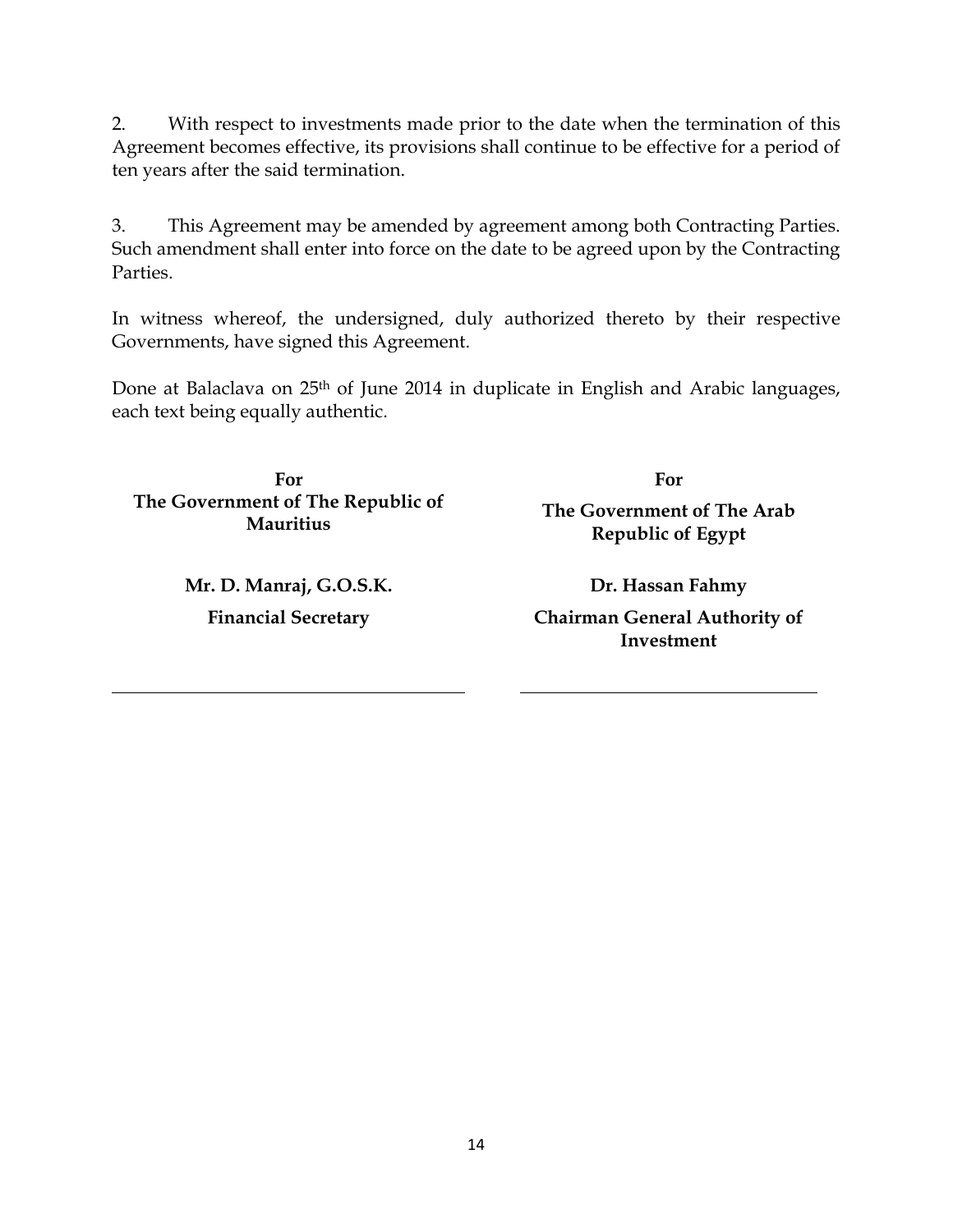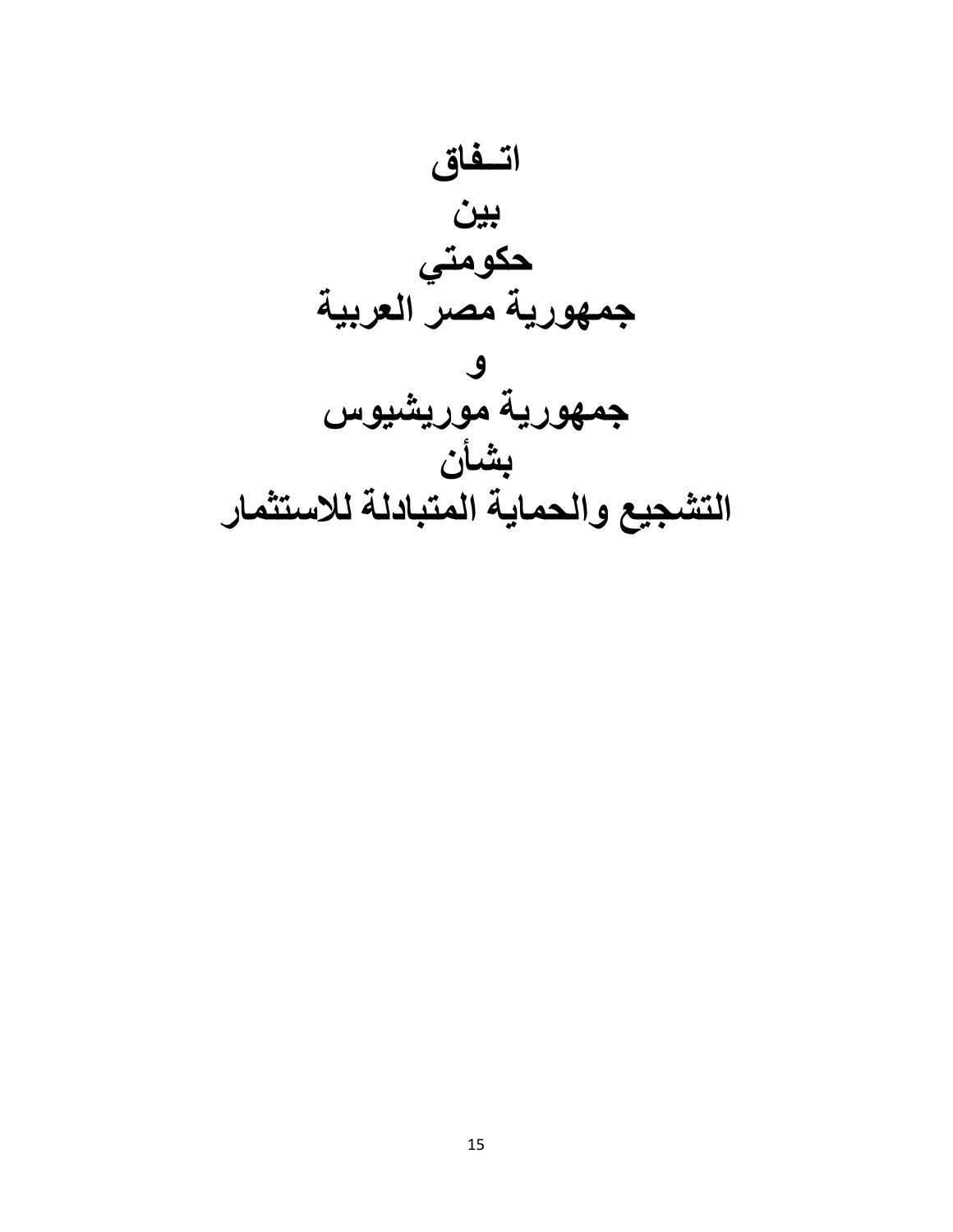#### **الدیباجة**

إن حكومة جمھوریة مصر العربیة وحكومة جمھوریة موریشیوس (والمشار إلیھما فیما بعد باسم "الطرفین المتعاقدین")؛

**رغبة** في تدعیم التعاون الاقتصادي فیما بینھما من أجل تحقیق المصلحة المشتركة للطرفین المتعاقدین؛

**وسعیا** لإیجاد والحفاظ على ظروف مواتیة لاستثمارات مستثمري أي من الطرفین المتعاقدین **ً** في إقلیم الطرف المتعاقد الآخر؛

**وإدراكا** منھما بأن التشجیع والحمایة المتبادلة لھذه الاستثمارات سوف تقدم المزید من التحفیز **ً** من أجل تطویر مبادرات الأعمال وتعزیز التنمیة المستدامة وزیادة الرخاء في أراضي كلا الطرفین المتعاقدین؛

**ً** بإمكان تحقیق ھذه الأھداف بدون المساس بالمعاییر الخاصة بالصحة والسلامة **واقتناعا** والمعاییر البیئیة ذات التطبیق العام ومنع ومكافحة الجریمة المنظمة عبر الوطنیة؛

قد اتفقتا على ما یلي:

## **المادة الأولي**

### **الـتعاریف**

لأغراض ھذا الاتفاق، یقصد بالمصطلحات التالیة ما یلي:

- (1) "استثمار" یعني كافة أنواع الأصول التي لھا خصائص الاستثمار مثل الالتزام برأس المال أو موارد أخرى، وتوقعات المكسب أو الربح، وتحمل المخاطر، والمساھمة في التنمیة المستدامة، سواء كانت منشأه أو تم الاستحواذ علیھا بواسطة مستثمر تابع لأحد الطرفین المتعاقدین في إقلیم الطرف المتعاقد الآخر وفقا لقوانینھ ولوائحھ ، وتشمل بالأخص، ولیس على سبیل الحصر:
- أ. الملكیة المنقولة وغیر المنقولة وغیرھا من حقوق الملكیة مثل الرھن العقاري، الرھن الحیازي،الكفالة، أو حق الانتفاع ؛ ب. الأسھم والسندات أو أي شكل من أشكال المساھمة في الشركات؛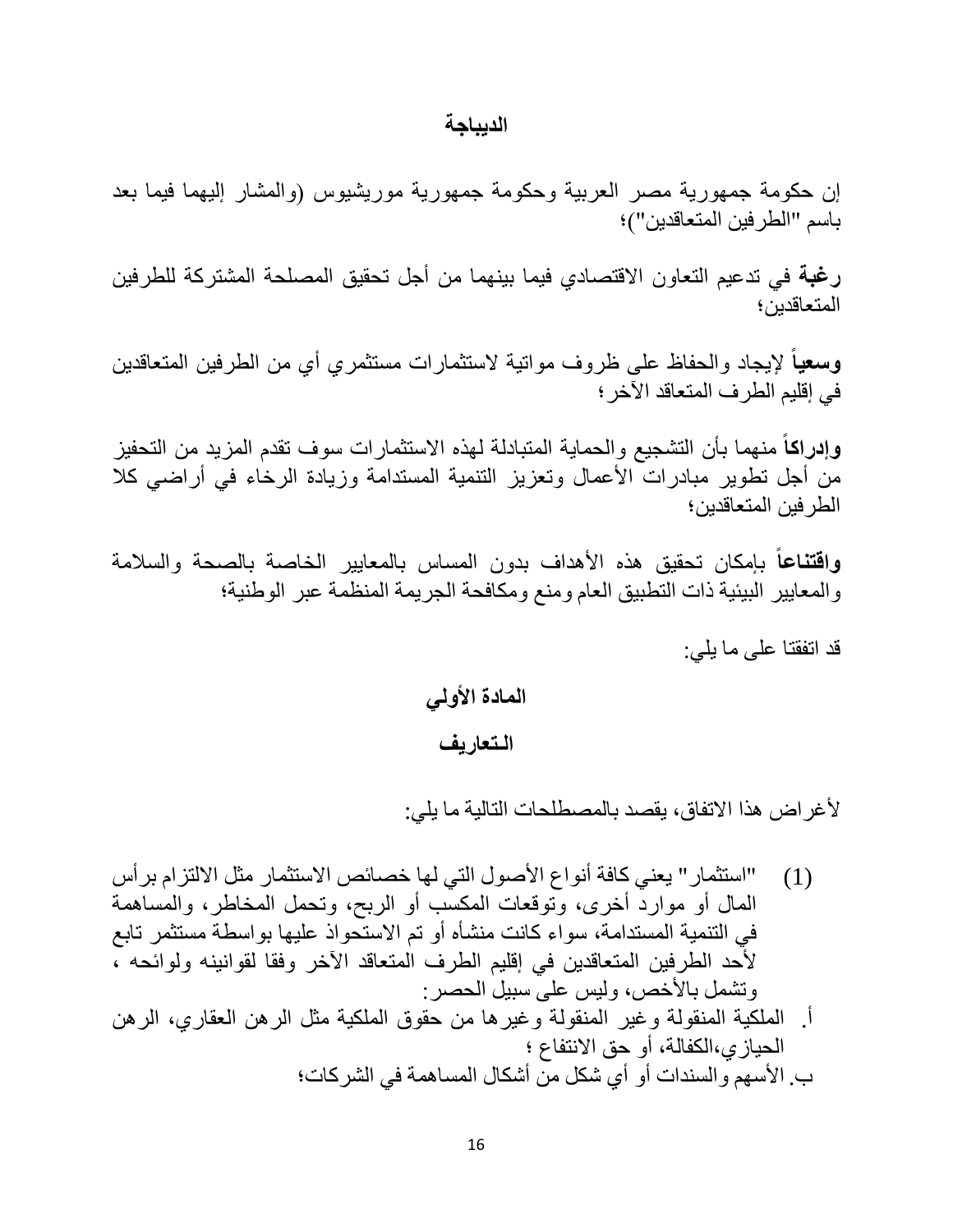- ج. المطالبات باستحقاقات مالیة أو بأداء أعمال بموجب عقد لھ قیمة اقتصادیة، باستثناء المطالبات الناشئة فقط من العقود التجاریة لبیع السلع أو الخدمات أو من الائتمان المتعلق بعملیات تجاریة تاریخ استحقاقھا الأصلي أقل من ثلاث سنوات.
- د. حقوق الملكیة الفكریة، وبالأخص حقوق النشر وبراءات الاختراع وبراءات نماذج الاستخدام والتصمیمات والعلامات والأسماء التجاریة والعملیات التقنیة والمعرفة الفنیة والسمعة التجاریة.
- ه. القيمة الاقتصادية لحقوق الامتياز أو التصاريح الممنوحة وفقاً للقانون أو بموجب عقد، بما فیھا امتیازات التنقیب عن الموارد الطبیعیة أو تنمیتھا أو استخراجھا أو استغلالھا.

لا یؤثر أي تغییر في الشكل الذي تم فیھ الاستثمار على صفتھ كاستثمار طبقا لھذا الاتفاق.

(2) "عائدات" تعني المبالغ المتحصلة عن استثمار وتشمل، بوجھ خاص، الأرباح والفوائد والمكاسب الرأسمالیة والأرباح الموزعة والإتاوات والأتعاب.

- (3) "مستثمر" یعني، فیما یتعلق بأي من الطرفین المتعاقدین، أي شخص طبیعي أو أي كيان قانوني، أقام استثمار أ في إقليم الطرف المتعاقد الآخر ، شريطة أن:
- أ. الشخص الطبیعي یستمد جنسیتھ بمقتضي قوانین أحد الطرفین المتعاقدین، ولا یكون في ذات الوقت من مواطني الطرف المتعاقد الآخر.
- ب الكيان القانوني المنشأ أو المنظم وفقاً لقوانين أحد الطرفين المتعاقدين، وله في إقليم ذلك الطرف المتعاقد:

1)التزام برأس مال أو موارد أخري؛ 2)توقع المكسب أو الربح؛ 3)تحمل المخاطرة ؛ أو 4)المساھمة في التنمیة المستدامة.

ولأغراض ھذا التعریف، یشمل الكیان القانوني الشركة والمؤسسة والمشروع العام أو أي منظمة أعمال أخرى.

(4) "إقلیم" یعني: أ. فیما یتعلق بجمھوریة موریشیوس: ً أ- كافة الأراضي لقوانین موریشیوس، دولة موریشیوس؛ والجزر والتي تشكل، وفقا ب- البحر الإقلیمي لموریشیوس؛ ً للقانون الدولي، قد سبق أو ج- أي منطقة خارج البحر الإقلیمي لموریشیوس والتي ،وفقا سیتم فیما بعد تخصیصھا بموجب قوانین موریشیوس كمنطقة؛ متضمنة الجرف القاري؛ یمكن علیھا ممارسة حقوق موریشیوس المتعلقة بالبحر وقاع البحر وتحتھ ومواردھا الطبیعیة.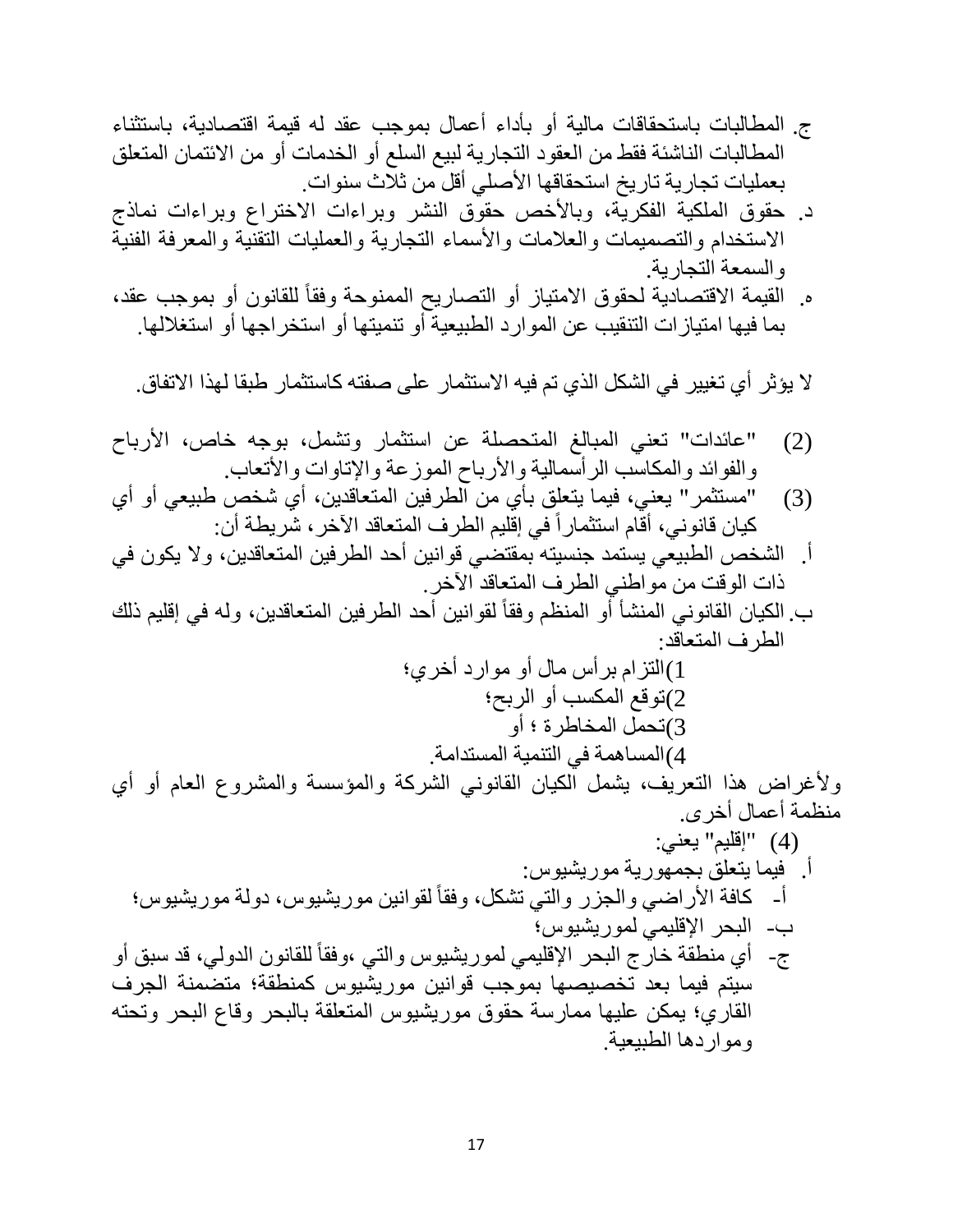ب. فیما یتعلق بجمھوریة مصر العربیة: الأراضي والمیاه الإقلیمیة والمناطق الاقتصادیة الخالصة، والجرف القاري وقاع البحر، الذي تمارس جمھوریة مصر العربیة حقوقا سیادیة وولایة إقلیمیة علیھ، وفقا للقانونین الوطني والدولي.

**المادة الثانیة**

# **نطاق تطبیق الاتفاق**

- (1) یطبق ھذا الاتفاق على الاستثمارات المقامة بواسطة مستثمري أحد الطرفین المتعاقدین في إقلیم الطرف المتعاقد الآخر وفقا لقوانینھ ولوائحھ، سواء قبل دخول ھذا الاتفاق حیز التنفیذ أو بعده.
- (2) لا یسري ھذا الاتفاق مع ذلك على الدعاوي أو المنازعات الناشئة عن وقائع حدثت قبل دخولھ حیز التنفیذ.
- (3) لا یسري ھذا الاتفاق علي: أ. أي أمور تتعلق بالضرائب. ب.مشتریات أحد الطرفین المتعاقدین أو أحد المشروعات العامة التابعة لھذا الطرف المتعاقد؛ ج. الإعانات أو المنح التي یقدمھا أحد الطرفین المتعاقدین أو أحد المشروعات العامة التابعة لھذا الطرف المتعاقد، بما في ذلك القروض التي تضمنھا الحكومة والضمانات والتأمینات؛ د. الاستثمارات التي أقیمت برأسمال أو أصول ذات منشأ غیر قانونى؛

**المادة الثالثة**

**تشجیع وتیسیر وقبول الاستثمار**

- (1) على كل طرف متعاقد تشجیع وتیسیر استثمارات مستثمري الطرف المتعاقد الآخر داخل إقلیمھ، بما یتفق وقوانینھ ولوائحھ، بالإضافة إلى سیاساتھ في تشجیع الاستثمار.
- (2) على كل طرف متعاقد، بقدر الإمكان، تشجیع وتیسیر الاستثمارات التي یقوم بھا مستثمریھ في إقلیم الطرف المتعاقد الآخر.
- (3) على كل طرف متعاقد قبول استثمارات مستثمري الطرف المتعاقد الآخر، وفقا لقوانینھ ولوائحھ.
- (4) یمنح كل طرف متعاقد، وفقا لقوانینھ ولوائحھ وسیاساتھ المتعلقة بدخول الأجانب، تصاریح دخول وإقامة مؤقتة في إقلیمھ للمستثمر والأفراد الأساسیین الذین یوظفھم المستثمر واللازمین لاستثماراتھ.
	- (5) من أجل زیادة تدفقات الاستثمار، یتعاون الطرفان المتعاقدان على النحو التالي: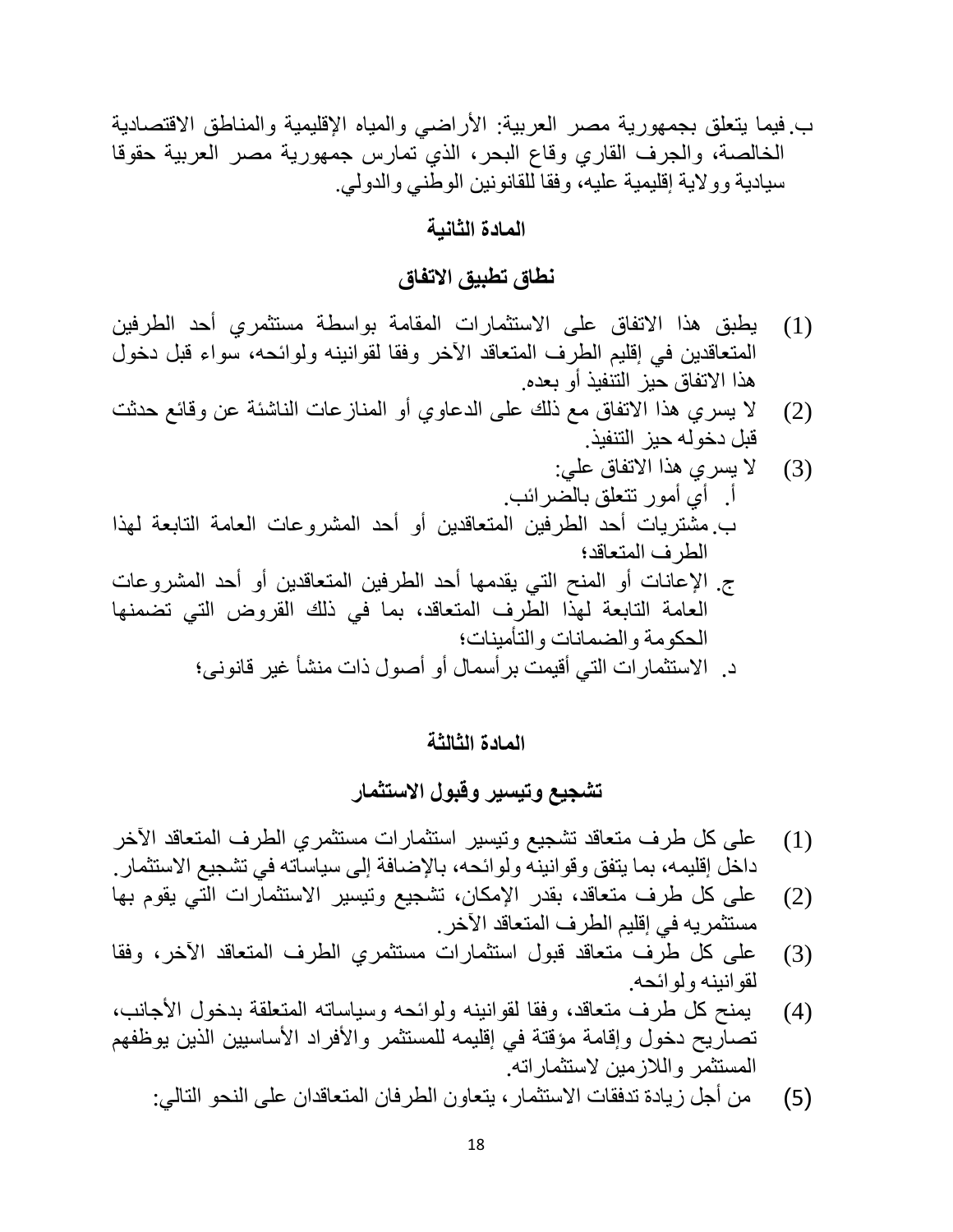أ. تبادل المعلومات الاستثماریة بما في ذلك المعلومات المتعلقة بالقوانین واللوائح والسیاسات الخاصة بزیادة التعریف بالفرص الاستثماریة. ب. تبادل المعلومات عن أنشطة ترویج الاستثمار والفرص الاستثماریة. ج. تشجیع ودعم أنشطة ترویج الاستثمار مثل المعارض وبعثات ترویج الاستثمار وورش العمل والندوات.

**المادة الرابعة**

**حمایة الاستثمارات**

- (1) یقوم كل طرف متعاقد بحمایة الاستثمارات المنشأة داخل إقلیمھ والخاصة بمستثمري الطرف المتعاقد الآخر، وفقا لقوانینھ ولوائحھ، وعلیھ منح ھذه الاستثمارات المعاملة العادلة والمنصفة والحمایة والأمن.
- (2) مفاھیم "المعاملة العادلة والمنصفة" و"الحمایة والأمن" لا تتطلب معاملة إضافیة أو تتجاوز الحد الأدنى لمعاملة الأجانب الواردة في القانون الدولي العرفي.
- (3) لا یجب أن یعوق أي طرف متعاقد إدارة وصیانة واستخدام وبیع أو أي تصرف آخر في استثمارات مستثمري الطرف المتعاقد الآخر بإجراءات تعسفیة أو تمییزیة.
- (4) مخالفة أى مادة أخرى من مواد ھذا الاتفاق أو أى اتفاق دولي آخر مبرم من قبل أحد الطرفین المتعاقدین، لا یعني بالضرورة وجود انتھاك لھذه المادة.

### **المادة الخامسة**

**معاملة الاستثمارات**

- (1) یمنح كل طرف متعاقد لمستثمري الطرف المتعاقد الآخر معاملة لا تقل تفضیلا عن تلك التي یمنحھا، في الظروف المماثلة، إلى مستثمریھ أو إلى مستثمري طرف ثالث فیما یتعلق بإدارة وصیانة واستخدام وبیع أو أي تصرف آخر في الاستثمارات الواقعة داخل إقليمه، أيهما كان أكثر تفضيلاً.
- (2) یمنح كل طرف متعاقد استثمارات مستثمرى الطرف المتعاقد الآخر التى یغطیھا الاتفاق معاملة لا تقل تفضیلا عن تلك الممنوحة من الطرف المتعاقد إلى الاستثمارات المقامة في إقلیمھ من جانب مستثمریھ أو مستثمري أي طرف ثالث، أیھما كان أكثر تفضیلا.
- (3) لا یلتزم أي طرف متعاقد بمنح استثمارات مستثمري الطرف المتعاقد الآخر أي مزایا خاصة یمنحھا لاستثمارات مستثمري أي طرف ثالث بموجب اتفاق إنشاء منطقة تجارة حرة أو إتحاد جمركي أو سوق مشتركة أو ترتیب إقلیمي ذو طبیعة مشابھة أو بموجب اتفاق لتجنب الازدواج الضریبي.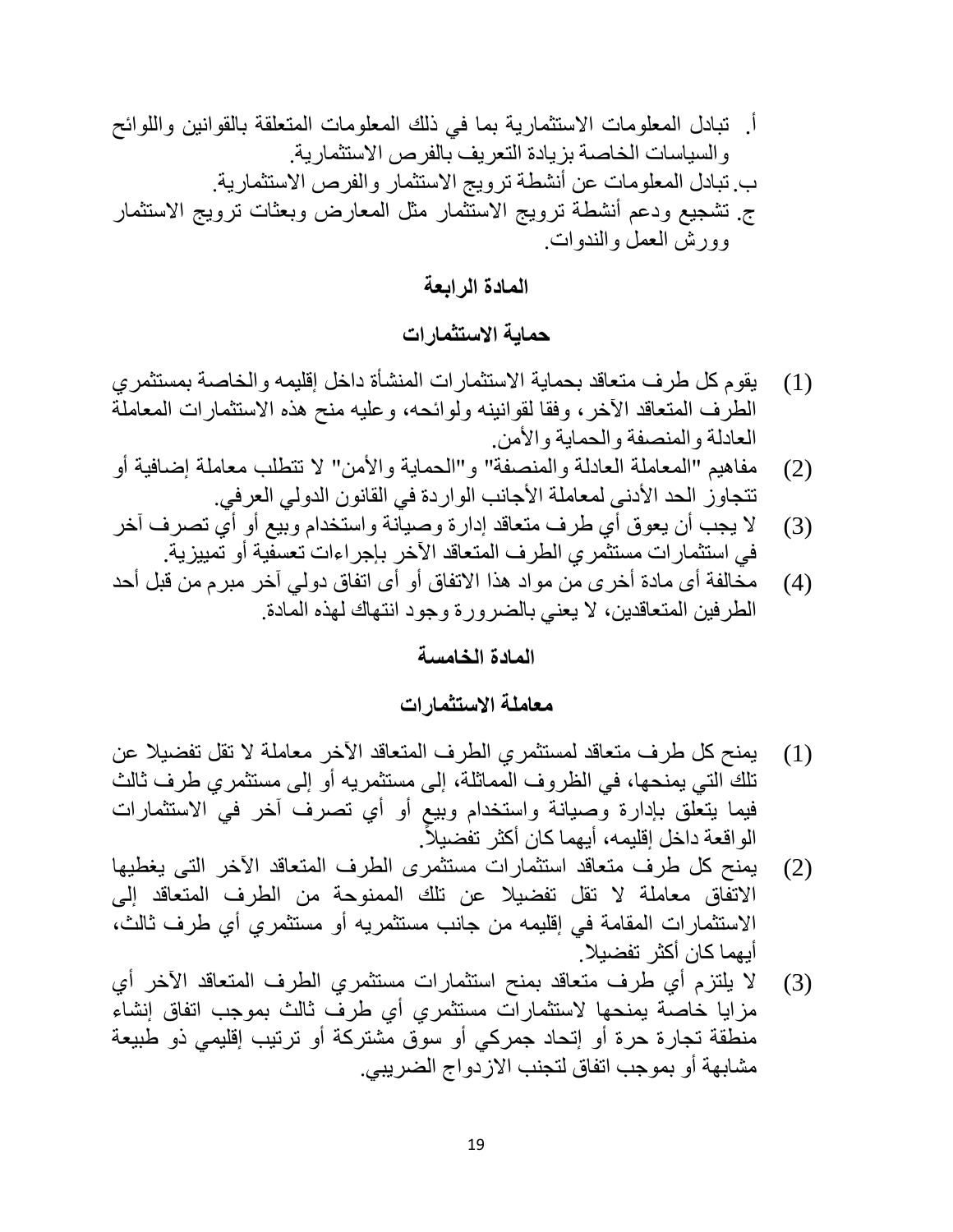(4) لا تمتد معاملة الدولة الأكثر رعایة المقررة في ھذه المادة إلى الأحكام الخاصة بتسویة المنازعات الواردة في اتفاقات دولیة أخرى متعلقة بالاستثمار مبرمة من جانب الطرف المتعاقد المعني.

**المادة السادسة**

## **التعویض عن الخسائر**

في حالة تعرض استثمارات مستثمري طرف متعاقد إلى خسائر ناجمة عن حرب أو أي نزاع مسلح آخر أو حالة طوارئ أو ثورة في إقلیم الطرف الآخر المتعاقد، یجب على ھذا الطرف الأخیر معاملة ھؤلاء المستثمرین، فیما یتعلق بإعادة الملكیة لأصحابھا أو التعویض المادي أو الممالي أو أي مقابل آخر ، معاملة لا تقل تفضيلاً عن تلك المعاملة التي يخص بها هذا الطرف المتعاقد مستثمریھ أو مستثمري أي طرف ثالث، أیھما أكثر أفضلیة للمستثمرین المعنیین.

### **المادة السابعة**

### **المصادرة**

- (1) لا یجب أن تكون استثمارات أحد مستثمرى أي من الطرفین المتعاقدین في إقلیم الطرف المتعاقد الأخر محلأ للتأميم أو المصـادرة، أو أن تخضـع لأي إجراء لـه أثر مساوي للتأمیم أو المصادرة، إلا إذا كانت تلك الإجراءات قد اتخذت على أساس غیر تمییزي ولغرض عام ووفقا للقانون ومقابل دفع تعویض وفقا لھذه المادة.
- (2) یتم احتساب التعویض على أساس القیمة السوقیة للاستثمارات المضارة وقت اتخاذ إجراء التأمیم أو المصادرة أو قبیل الإعلان عن ھذا الإجراء، أیھما أقرب.
- (3) في حالة عدم إمكانية التحقق بسهولة من قيمة التعويض، تحدد القيمة وفقاً لمبادئ التقییم العادلة المتعارف علیھا، مع الأخذ في الاعتبار رأس المال المستثمر وإھلاكھ ورأس المال المعاد استثماره وقیمة الإحلال والعوامل الأخرى ذات الصلة.
- (4) یشمل مبلغ التعویض فائدة بسعر تجاري عادي بدءا من تاریخ نزع الملكیة وحتى تاریخ الدفع.
- (5) یجب سداد التعویض بعملة قابلة للتحویل بحریة، ویدفع ھذا التعویض بدون تأخیر مع حریة تحویلھ.
- (6) للمستثمر المضار حق اللجوء ، بموجب قانون الطرف المتعاقد الذي قام بالمصادرة، إلى السلطة القضائیة أو سلطة مستقلة أخرى لھذا الطرف، لمراجعة قانونیة أي من إجراءات التأمیم أو المصادرة أو الإجراءات ذات الأثر المماثل ومبلغ التعویض. وعلى الطرف المتعاقد الذي قام بالمصادرة أن یقوم بكافة المساعي لكفالة إجراء ھذه المراجعة بشكل عاجل.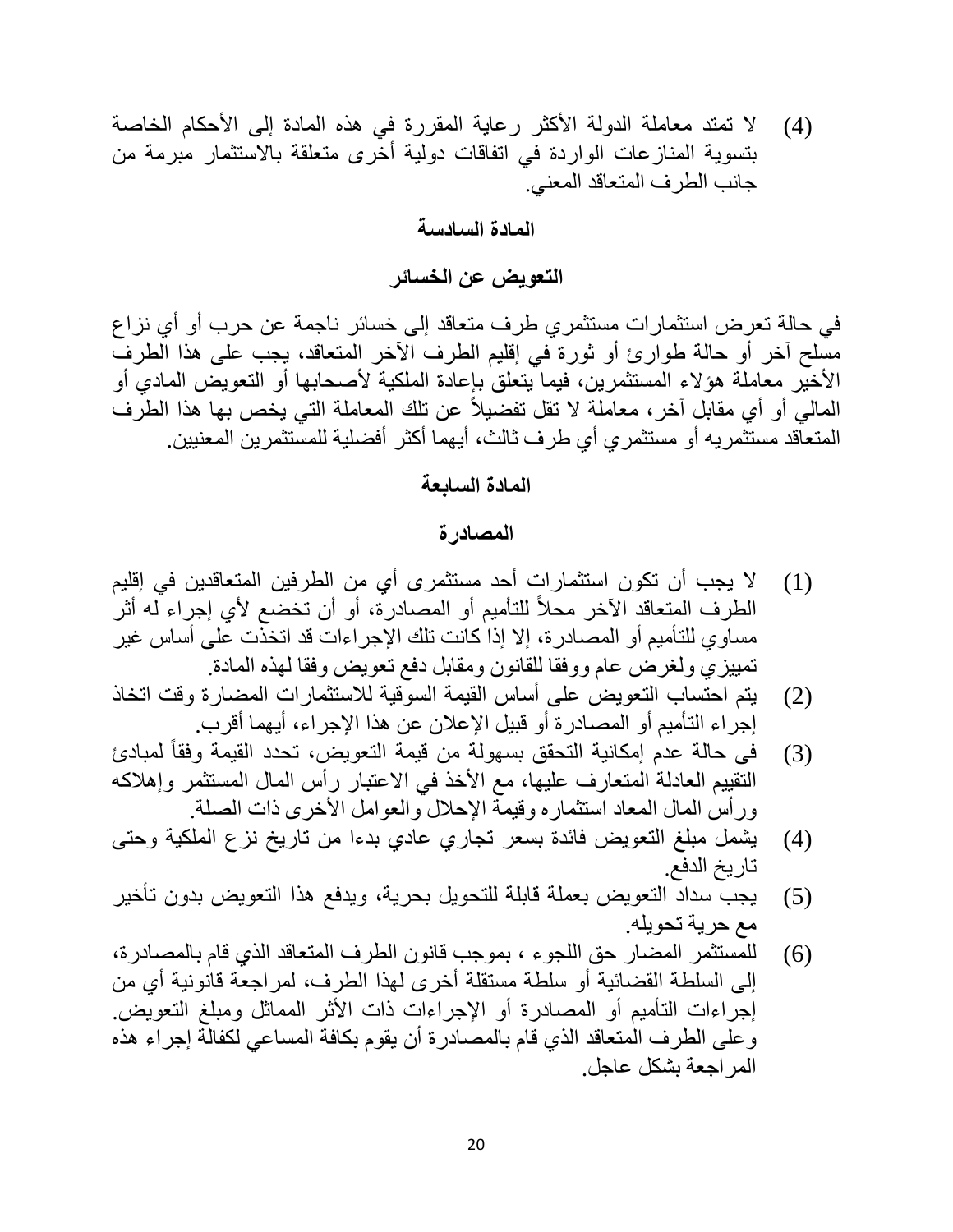(7) إذا صادر طرف متعاقد أصول كیان قانوني تأسس أو أنشئ بموجب القانون السارى في أي جزء من إقلیم ھذا الطرف، وكان مستثمرو الطرف المتعاقد الآخر یمتلكون أسهماً فيه، فإنه يتعين على الطرف المتعاقد الأول، وبالقدر الضرورى وطبقا لقوانینھ، توفیر التعویض المذكور لھؤلاء المستثمرین وفقا لھذه المادة.

**المادة الثامنة**

**التحویلات**

- (1) یضمن كل طرف متعاقد لمستثمري الطرف المتعاقد الآخر التحویل بدون تأخیر بعملة قابلة للتحویل بحریة وذلك فیما یتعلق بالمدفوعات ذات الصلة بالاستثمار، وعلى وجھ الخصوص: أ. العائدات؛ ب. المدفوعات التي تتم بموجب عقد ذو صلة بالاستثمار أبرمھ المستثمر، أو بموجب استثماره، بما في ذلك المدفوعات المترتبة على اتفاقات قروض؛ ج. الأموال المتحصلھ من بیع كل أو أي جزء من الاستثمار، أو من التصفیة الجزئیة أو الكاملة للاستثمار؛ د. المدفوعات التي تنشأ عن تعویض مستحق الدفع بموجب المادة 6 (التعویض عن الخسائر) والمادة 7 (المصادرة) من ھذا الاتفاق.
- (2) یعتبر التحویل قد تم "بدون تأخیر" إذا تم خلال الفترة المعتادة لإكمال إجراءات التحویل. ولا یجب أن تتجاوز ھذه الفترة ثلاثة أشھر بأى حال من الأحوال.
- (3) ما لم یتم الاتفاق على غیر ذلك مع المستثمر، تتم التحویلات بسعر الصرف المطبق في تاریخ إجراء التحویل طبقا لأنظمة الصرف لدى الطرف المتعاقد الذي تمت الاستثمارات في إقلیمھ.
- (4) في الحالات الاستثنائیة إذا ما أدت المدفوعات أو التحركات الرأسمالیة أو ھددت بإحداث مشكلات جادة للعملیات الخاصة بالسیاسة النقدیة أو سیاسة سعر الصرف لأي من الطرفین المتعاقدین، فإن الطرف المتعاقد المعنى یمكنھ أن یتخذ الإجراءات الوقائیة الضروریة بالنسبة لتحركات رؤوس الأموال، على ألا یتجاوز العمل بھذه الإجراءات ستة أشھر، على أن تتوافق ھذه الإجراءات مع التزامات الطرف المتعاقد المعنى في اتفاقیة صندوق النقد الدولي وبما یتماشى مع تحفظات كل طرف متعاقد علیھا. ویمكن مد العمل بالإجراءات الوقائیة من خلال إعادة الإعلان عن ذلك .ً رسمیا
- (5) على الطرف المتعاقد المطبق للتدابیر الوقائیة إخطار الطرف المتعاقد الآخر، في أسرع وقت ممكن، بالجدول الزمني المقرر لإزالتھا. ویراعى فى ھذه الإجراءات الوقائیة ما یلي : أ. أن تكون غیر تمییزیة؛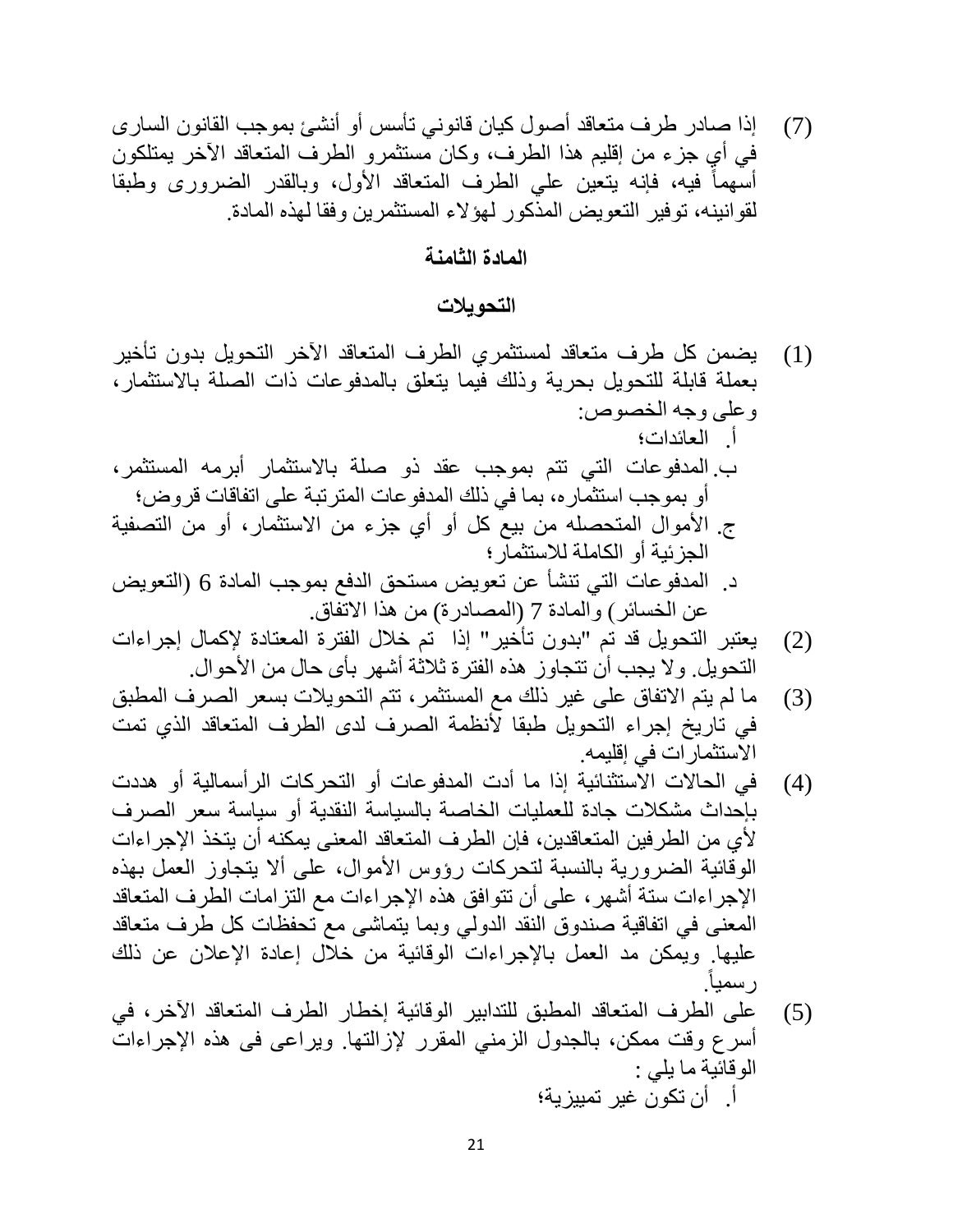ب. أن تتجنب الأضرار غیر الضروریة بالمصالح الاقتصادیة والمالیة للطرف المتعاقد الآخر؛ ج. ألا تتجاوز تلك التدابیر الضروریة للتعامل مع الظروف المذكورة أعلاه؛ د. أن تكون مؤقتة وتلغى تدریجیا مع تحسن الوضع المحدد أعلاه.

**المادة التاسعة**

**تسویة المنازعات بین الطرفین المتعاقدین**

- (1) المنازعات بین الطرفین المتعاقدین فیما یتعلق بتفسیر أو تطبیق ھذا الاتفاق، یجب تسویتھا، بقدر الإمكان، عبر المشاورات والمفاوضات المباشرة.
- (2) إذا لم یتمكن الطرفان المتعاقدان من التوصل إلى اتفاق خلال ستة أشھر من بدایة النزاع، یتم عرض ھذا النزاع من قبل أي طرف من الطرفین المتعاقدین على محكمة تحكیم لتسویتھ.

(3) تشكل محكمة التحكیم لكل حالة على حده كما یلي: - تشكل محكمة التحكیم من ثلاثة محكمین.

- يعين كل طرف متعاقد محكماً، و يعين المحكمان محكماً ثالثاً كرئيس لمحكمة التحكیم. ویجب ألا یحمل رئیس محكمة التحكیم جنسیة أي من الطرفین المتعاقدین.
- یعین كل طرف متعاقد محكماً خلال شهرين بعد استلام طلب تعيين المحكم من الطرف المتعاقد الآخر عبر القنوات الدبلوماسیة.
- یتم تعیین رئیس محكمة التحكیم من قبل العضوین الآخرین في محكمة التحكیم خلال شھرین من تعیینھما.
- في حالة عدم إجراء التعیینات الضروریة خلال الفترات المحددة أعلاه، یجوز لأي طرف، في حالة عدم وجود أي ترتیبات أخرى، دعوة رئیس محكمة العدل الدولیة لإجراء التعیینات الضروریة.
- في حالة ما إذا كان رئیس محكمة العدل الدولیة یحمل جنسیة أي من الطّر فين المتعاقدين، أو إذا كان ممنوعاً بخلاف ذلك من أداء المهمة المذكورة، توجھ الدعوة لنائب الرئیس لإجراء التعیینات الضروریة. وإذا كان نائب الرئیس یحمل جنسیة أي من الطرفین المتعاقدین أو إذا كان ممنوعاً من أداء المهمة المذكورة، توجه الدعوة لعضو محكمة العدل الدولية التالي من حیث الأقدمیة، والذي لا یحمل جنسیة أي من الطرفین المتعاقدین، من أجل إجراء التعیینات الضروریة.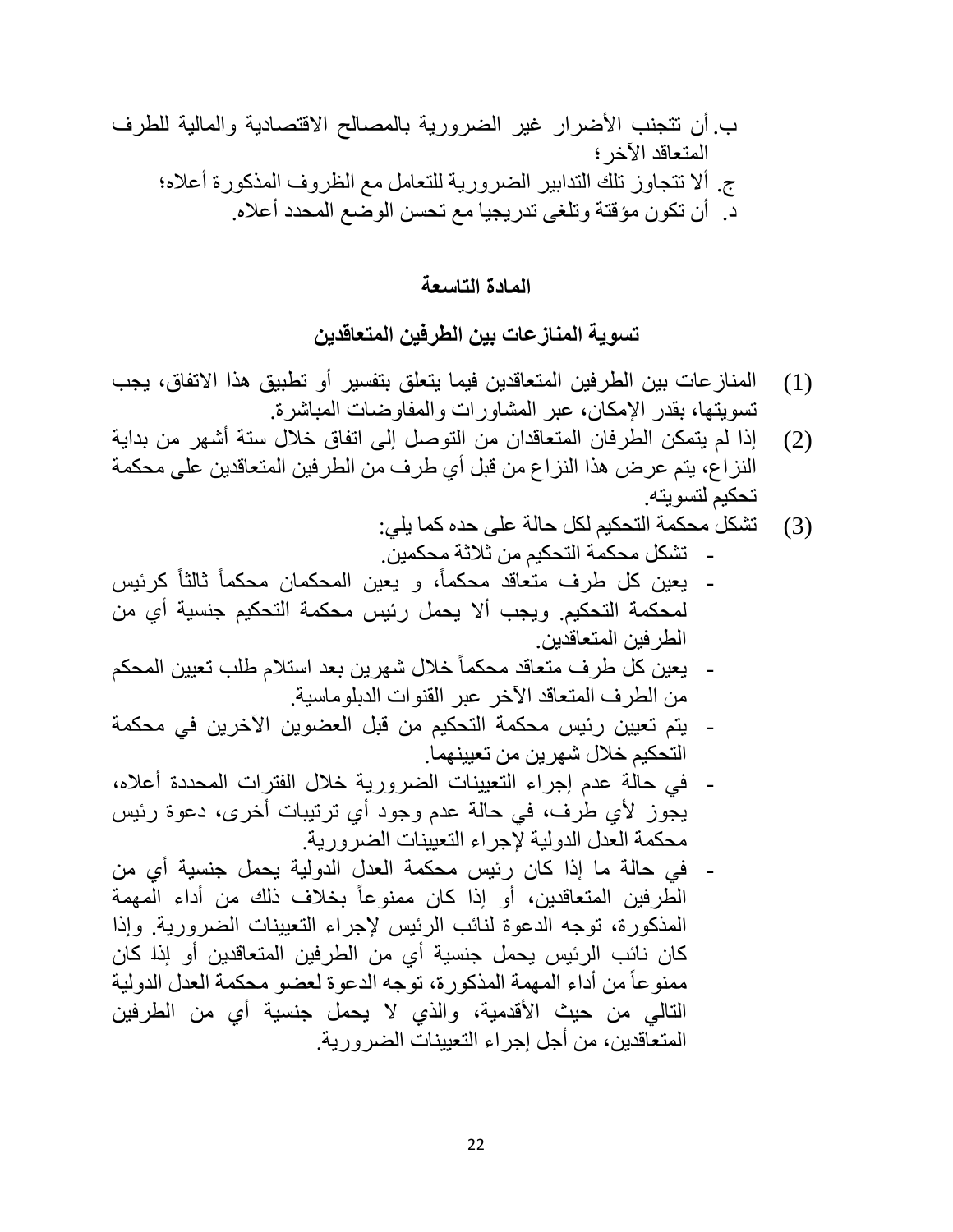- (4) ما لم یتفق الطرفان المتعاقدان على خلاف ذلك، تحدد محكمة التحكیم قواعدھا وإجراءاتھا الخاصة. وتفصل محكمة التحكیم في النزاع وفقا لأحكام ھذا الاتفاق والقواعد المطبقة ومبادئ القانون الدولي. وتتخذ الھیئة قراراتھا بالأغلبیة.
- (5) ما لم یتفق الطرفان المتعاقدان على خلاف ذلك، یصدر قرار محكمة التحكیم خلال اثني عشر شھرا من تاریخ تعیین رئیس محكمة التحكیم، و یكون نھائیا.
- (6) یتحمل كل طرف متعاقد تكالیف المحكم المعین من جانبھ في محكمة التحكیم وتمثیلھ في إجراءات التحكیم. ویتحمل الطرفان المتعاقدان النفقات المتعلقة بالرئیس والنفقات المتبقیة مناصفة، ما لم تقرر محكمة التحكیم غیر ذلك.
	- (7) قرار محكمة التحكيم يكون ملزماً لكلا الطرفين المتعاقدين ِ

### **المادة العاشرة**

## **تسویة النزاعات بین مستثمر وطرف متعاقد**

- (1) المنازعات التي تنشأ بین أحد الطرفین المتعاقدین ومستثمر تابع للطرف المتعاقد الآخر فیما یتعلق باستثمارات ھذا المستثمر في إقلیم ذلك الطرف، والتي تتعلق بمخالفة ھذا الاتفاق (والمشار إلیھ فیما بعد بــ "نزاع الاستثمار")، یجب تسویتھا، دون الإخلال بالمادة رقم (9) من ھذا الاتفاق ("تسویة المنازعات بین الطرفین المتعاقدین")، وبقدر الإمكان، عن طریق المشاورات أو المفاوضات أو الوساطة أو التوفیق بعد تقدیم إخطار كتابي بإدعاء المخالفة.
- (2) قبل عرض نزاع الاستثمار للتسوية وفقاً للفقرة (3)، يجوز للمستثمر، بالإضافة إلي إجراءات الفقرة (1)، إخضاع النزاع للإجراءات الإداریة المحلیة للطرف المتعاقد والذي یتم في إقلیمھ الاستثمار بالتوازي مع إجراء التسویة الودیة المشار لھا في الفقرة(1).
- (3) إذا تعذر تسویة النزاع عن طریق الإجراءات المنصوص علیھا في الفقرتین (1) و(2) خلال 12 شهراً من تاريخ تسلم الإخطار الكتابي، يحق لأي من طرفي النزاع اتخاذ إجراء قضائي أمام المحكمة المختصة للطرف المتعاقد القائم الاستثمار في إقلیمھ.
- (4) إذا تعذر تسویة النزاع من خلال إجراءات التسویة المنصوص علیھا في الفقرتین ً من تاریخ تسلم الإخطار الكتابي، أو في حالة عدم (1) و(2) خلال اثني عشر شھرا رغبة أیا من الطرفین في عرض النزاع على محاكم الطرف المتعاقد الذي أقیم الاستثمار في إقلیمھ بموجب الفقرة (3) ، یجوز لطرفي النزاع، من خلال موافقة كتابیة، الاتفاق على عرض النزاع على أیى من الجھات الآتیة : - مركز القاھرة الإقلیمي للتحكیم التجاري الدولي؛ - مركز موریشیوس للتحكیم الدولي MIAC-LCIA.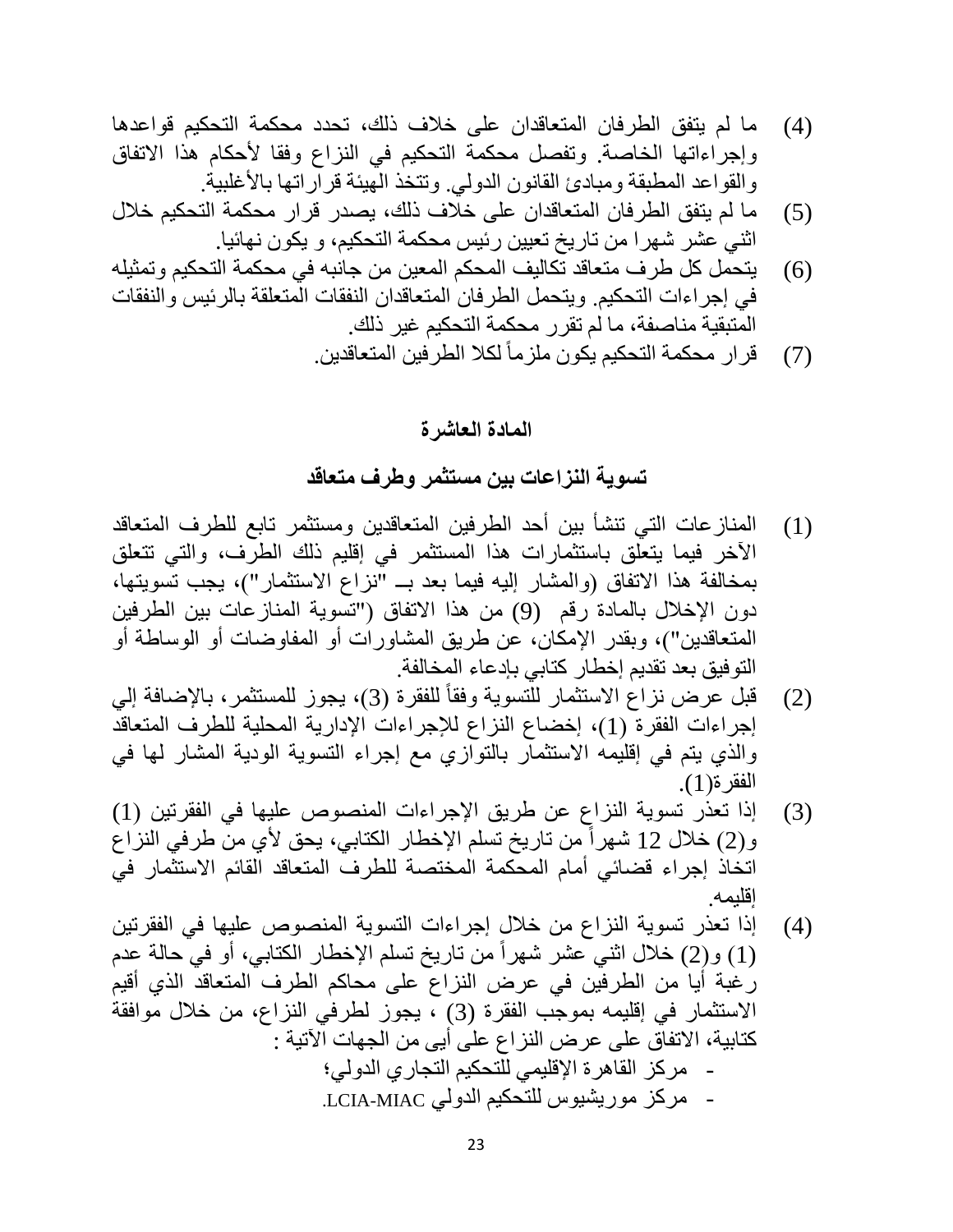- محكمة تحكیم خاصة تنشأ بموجب قواعد تحكیم لجنة الأمم المتحدة للقانون التجاري الدولي (UNCITRAL)؛ - المركز الدولي لتسویة منازعات الاستثمار (ICSID (المنشأ بموجب اتفاقیة تسویة منازعات الاستثمار بین الدول ورعایا دول أخرى، والموقعة
- في واشنطن في 18 مارس1965؛ أو - أي مؤسسة تحكیم وطنیة أو دولیة أخرى أو بموجب أي قواعد تحكیم أخرى.
- (5) في حال عرض نزاع الاستثمار على المحكمة المختصة لدى الطرف المتعاقد الذي أقیم في إقلیمھ الاستثمار أو على أیا من وسائل التحكیم المشار إلیھا في الفقرة رقم .ً (4)، فإن ھذا الاختیار یكون نھائیا
- (6) لا یجوز تقدیم أي دعوى من قبل المستثمر إلى أي محكمة وطنیة أو إلى أي محكمة تحكیم إذا انقضت أكثر من خمس سنوات من تاریخ علمھ أو افتراض علمھ بمخالفة ھذا الاتفاق، أو علمھ بالخسارة والضرر الناتج عن ھذه المخالفة.
- (7) ما لم یتفق الطرفان المتنازعان على خلاف ذلك، تتكون محكمة التحكیم من ثلاثة محكمین، على أن یتم تعیین محكم واحد من قبل كل طرف من الطرفین المتنازعین، و یتم تعیین المحكم الثالث، الذي سوف یكون رئیس محكمة التحكیم، بموافقة الطرفین المتنازعین. وفي حالة عدم تشكیل محكمة التحكیم خلال 3 أشھر من تاریخ تقدیم طلب التحكیم یتم تعیین المحكم أو المحكمین الذین لم یتم تعیینھم، بناء على طلب أیا من طرفي النزاع، وفقا لقواعد التحكیم التي یتم اختیارھا.
- (8) لمحكمة التحكیم أن تأمر باتخاذ تدبیر وقائي مؤقت للحفاظ على حقوق طرف متنازع، أو لتسھیل سیر إجراءات التحكیم، بما في ذلك أمر بتحریز دلیل یكون في حوزة أو تحت سیطرة أحد طرفي النزاع.
- (9) في حالة توقیع المستثمر والطرف المتعاقد الذي تم الاستثمار في إقلیمھ على عقد إداري أو اتفاق استثمار، یتم تطبیق الإجراءات الخاصة بتسویة المنازعات الواردة في ھذا العقد أو الاتفاق على تسویة المنازعات الناشئة عن مخالفة أو انتھاك ھذا العقد أو الاتفاق.
- (10) تتخذ محكمة التحكیم قرارھا على أساس أحكام ھذا الاتفاق والقوانین واللوائح الوطنیة للطرف المتعاقد الذي یكون طرفا في النزاع وقواعد القانون الدولي واجبة التطبیق.
- (11) إذا أصدرت محكمة التحكيم حكماً نهائيا ضد أحد الأطراف، فيجوز لها أن تقضى في ذات الحكم أو منفصلاً عنه بما يلي: أ. الأضرار المالیة وأي فائدة مطبقة، أو ب. إعادة الممتلكات، وفي ھذه الحالة یجب أن ینص الحكم علي أنھ یجوز للطرف
- الذي تم الاستثمار في إقلیمھ دفع القیمة النقدیة للأضرار وأي فائدة قابلة للتطبیق بدلاً من إعادة الممتلكات<sub>.</sub>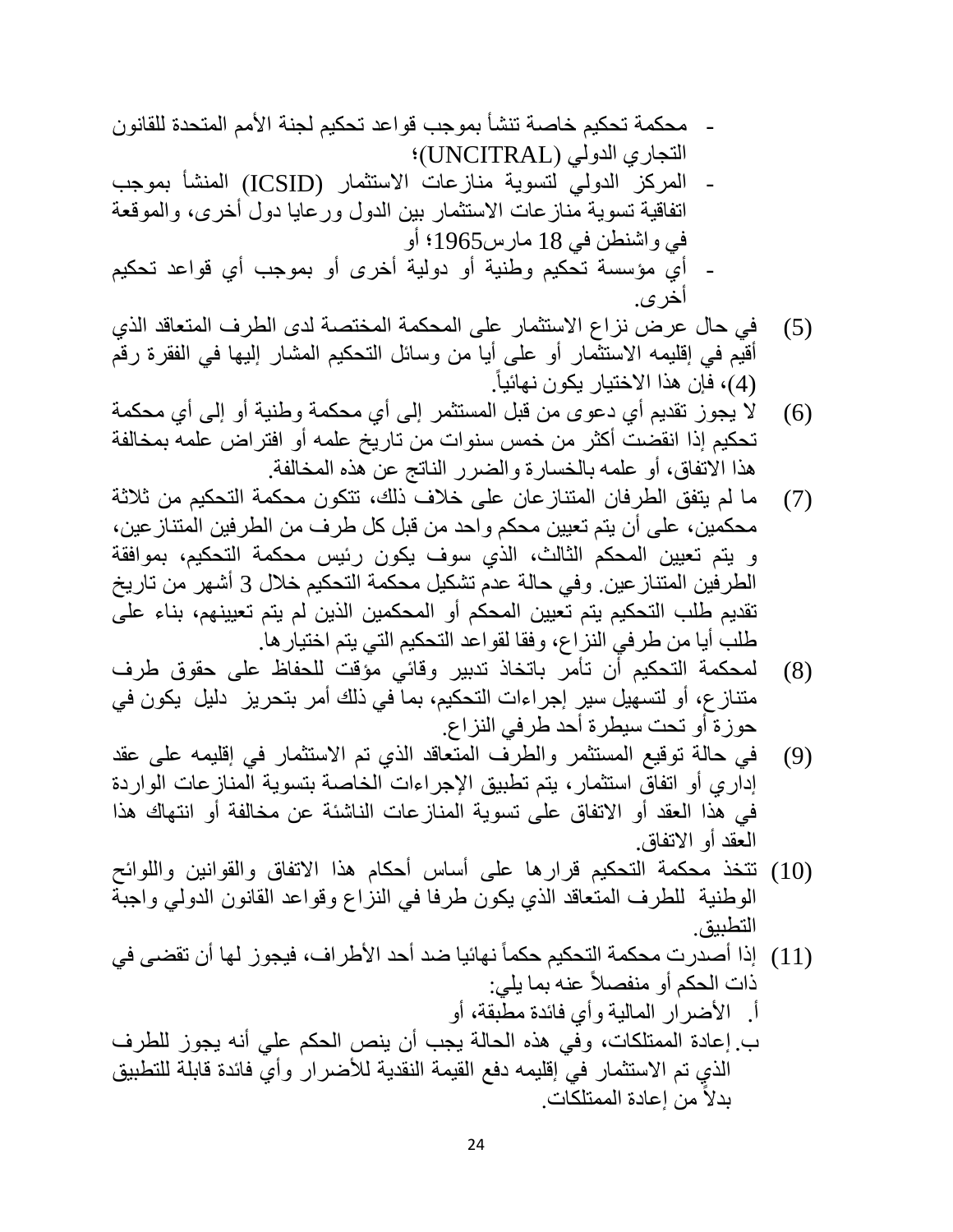ً لھذا الاتفاق ً أن تحكم بالنفقات وأتعاب المحاماة وفقا ویجوز لمحكمة التحكیم أیضا وقواعد التحكیم المطبقة. (12) أي حكم یصدر من قبل محكمة التحكیم یكون نھائیا وملزما لطرفي النزاع فیما یتعلق بموضوع القضیة. ً بواسطة جھة قضائیة ً أو جزئیا (13) مع إمكان مراجعة الحكم أو إبطالھ أو نقضھ كلیا مناسبة، یلتزم الطرف المتنازع بحكم التحكیم دون تأخیر. ویقوم كل طرف من

الطرفین المتعاقدین بالعمل على تنفیذ الحكم في إقلیمھ وفقا لقانونھ الوطني.

**المادة الحادیة عشر**

### **الحلول**

- (1) إذا قام طرف متعاقد أو أیة مؤسسة معینة من قبلھ بتقدیم مدفوعات بناء على ضمان مالي ضد مخاطر غیر تجاریة تتعلق باستثمار أقامھ أحد مستثمریھ في إقلیم الطرف المتعاقد الآخر، فإن الطرف المتعاقد الأخیر سوف یقر بحقوق الطرف المتعاقد الأول بناء على حق المستثمر في الحلول. ویجب ألا تزید حقوق الحلول أو المطالبات عن الحقوق أو المطالبات الأصلیة للمستثمر .
- (2) قیام أي طرف متعاقد أو أي مؤسسة معینة من قبلھ بتقدیم أیة مدفوعات لأحد مستثمریھ على النحو المنصوص علیھ في الفقرة (1) ، لا یؤثر على حق المستثمر في رفع دعوى ضد الطرف المتعاقد الأخر وفقاً لنص المادة (10)،بشرط ألا يتداخل هذا الحق أو يتضارب مع ممارسة حق بموجب مبدأ الحلول وفقاً لتلك الفقرة.

**المادة الثانیة عشر**

**تطبیق الأحكام الأخرى**

دون الإخلال بمواد هذا الاتفاق، إذا كانت الأحكـام الـواردة فـي تشريعات أي مـن الطـرفين ً المتعاقدين أو التزاماته وفقاً للقانون الدولي السـارية فـى الوقت الحاضـر أو التـى تنشـأ لاحقـأ بین الطرفین المتعاقدین بالإضافة إلى الاتفاق الحالى، تتضمن قواعد ،سواء عامة أو خاصة، تمنح معاملــة أكثـر أفضـلية مـن تلـك التـى يـنص عليهـا هـذا الاتفـاق لاسـتثمارات مسـتثمر ى الطرف المتعاقد الآخر وعوائدها، فإن تلك الأحكام تكون لهـا الأولويــة فـى التطبيـق علـى هذا الاتفاق إلى المدى الذي تكون فیھ أكثر أفضلیة.

**المادة الثالثة عشر**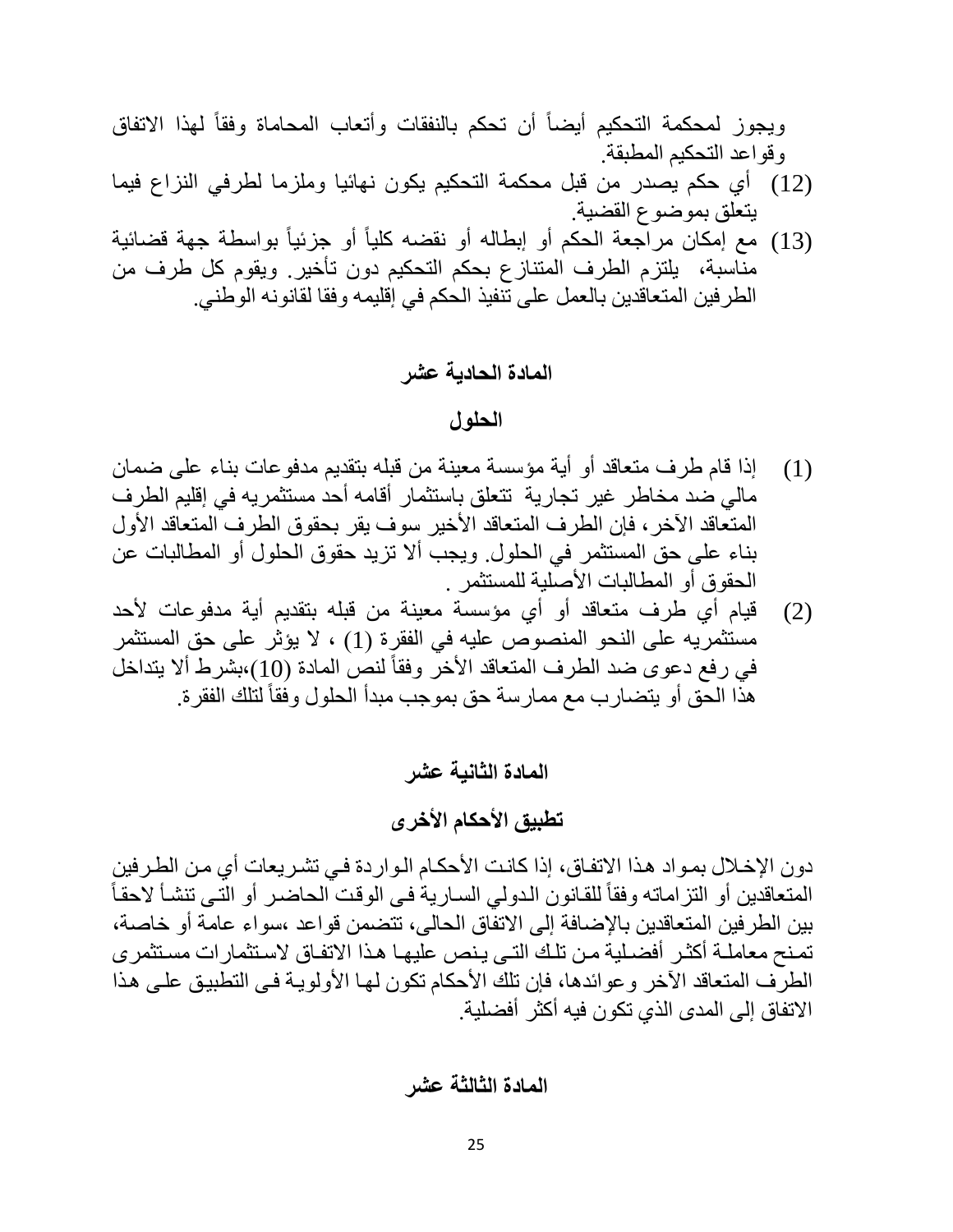## **الاستثناءات الأمنیة**

لا یوجد في ھذا الاتفاق ما یمنع أي من الطرفین المتعاقدین من اتخاذ التدابیر اللازمة للوفاء بالتزاماتھ المتعلقة بحمایة مصالحھ الأمنیة الأساسیة وحمایة الصحة العامة أو الوقایة من الأمراض والآفات الحیوانیة أو النباتیة. مع مراعاة عدم تطبیق ھذه التدابیر بطریقة تعسفیة أو تمييزية أو إذا ما كانت تشكل قيداً مقنعاً علي المستثمرين والاستثمارات.

**المادة الرابعة عشر**

# **دخول الاتفاق حیز النفاذ**

يخطر كل طرف متعاقد الطرف الأخر فوراً بإتمام الإجراءات القانونية اللازمة لديه لدخول هذا الاتفاق حیز النفاذ. ویدخل ھذا الاتفاق حیز النفاذ فى الیوم التالى لتاریخ تلقى آخر إخطار.

**المادة الخامسة عشر**

## **مدة وإنھاء الاتفاق**

- (1) يظل هذا الاتفاق نافذاً لفترة أولية مدتها عشر سنوات، ويظل سارياً بعد ذلك ما لم يخطر أي من الطرفين المتعاقدين الآخر كتابياً برغبته في إنهاء الاتفاق. ويصبح إنھاء ھذا الاتفاق ساریا بعد عام من استلام إخطار الإنھاء من جانب الطرف المتعاقد الآخر.
- (2) فیما یتعلق بالاستثمارات التي أقیمت قبل تاریخ سریان الإنھاء، یستمر سریان أحكام ھذا الاتفاق علیھا لمدة عشر سنوات بعد الإنھاء المذكور.
- (3) یجوز تعدیل ھذا الاتفاق من خلال الاتفاق بین كلا الطرفین المتعاقدین. ویدخل ھذا التعدیل حیز النفاذ في التاریخ الذي یتفق علیھ بین الطرفین المتعاقدین.